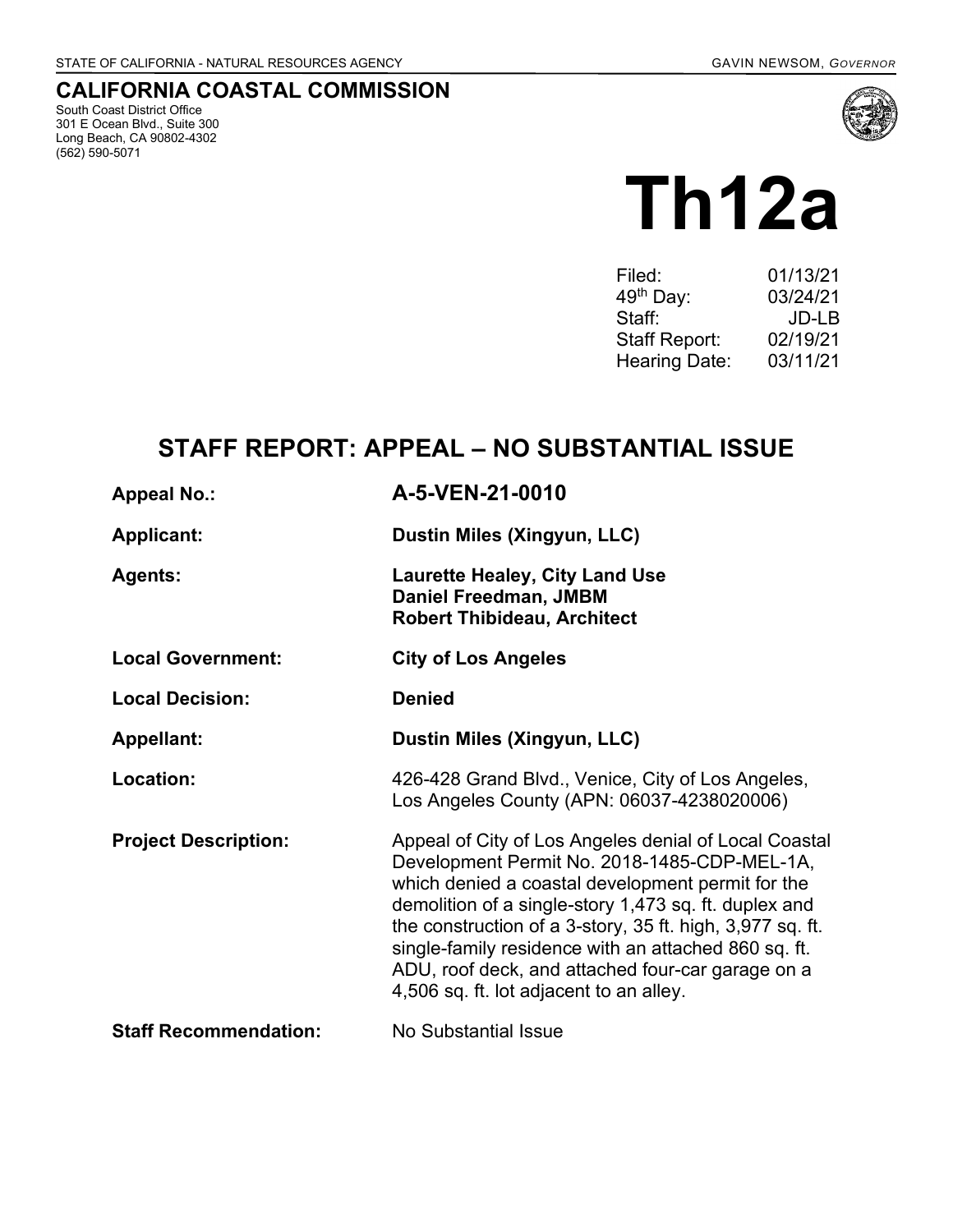**IMPORTANT NOTE:** This is a substantial issue only hearing. Testimony will be taken only on the question of whether the appeal raises a substantial issue. Generally, and at the discretion of the Chair, testimony is limited to three minutes total per side. Please plan your testimony accordingly. Only the applicant, appellant, persons who opposed the application before the local government (or their representatives), and the local government shall be qualified to testify. Others may submit comments in writing. If the Commission determines that the appeals do raise a substantial issue, the de novo phase of the hearing will occur at a future Commission meeting, during which it will take public testimony.

## **SUMMARY OF STAFF RECOMMENDATION**

Staff recommends that the Commission, after public hearing, determine that the appeal raises **no substantial issue** as to the proposed development's conformity with the Chapter 3 policies of the Coastal Act. The Commission's role at the "substantial issue" phase of an appeal is to determine whether the appeal of the local government action raises a substantial issue as to conformity with the Chapter 3 standards based on the substantial issue factors in section 13115(b) of the Commission's regulations. The Commission is not required at this stage to reassess the evidence and determine that the project is, or is not, consistent with the Coastal Act. In this case, the local government's findings for the denial of the coastal development permit adequately support its determination that the proposed development does not conform to the policies of Chapter 3 of the Coastal Act. **The motion to carry out the staff recommendation is on Page Four.**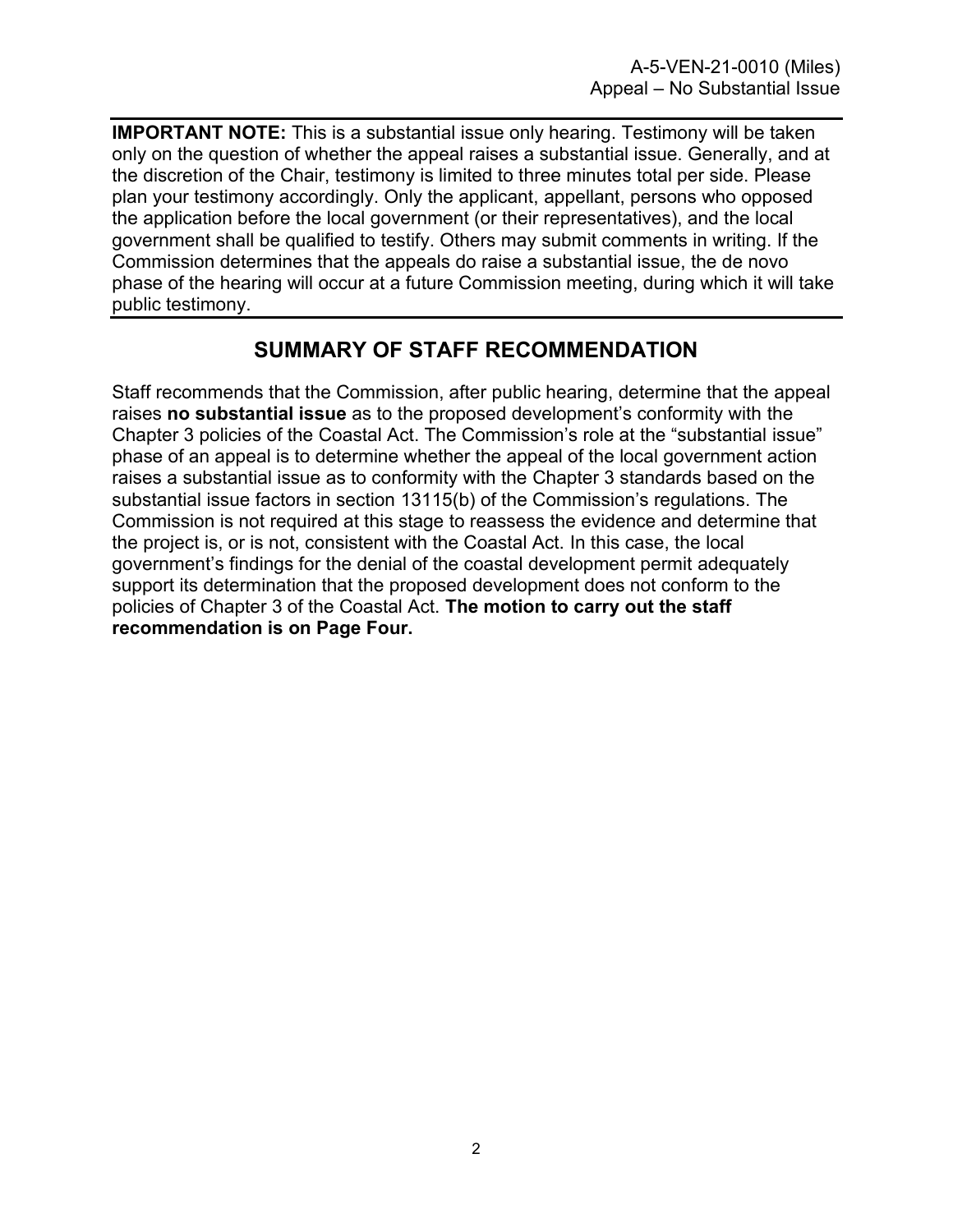## **TABLE OF CONTENTS**

| L.   |                                                            |  |
|------|------------------------------------------------------------|--|
| II.  |                                                            |  |
| III. |                                                            |  |
| IV.  |                                                            |  |
| V.   |                                                            |  |
| VI.  | FINDINGS AND DECLARATIONS - NO SUBSTANTIAL ISSUE           |  |
|      |                                                            |  |
|      | B. FACTORS TO BE CONSIDERED IN SUBSTANTIAL ISSUE ANALYSIS8 |  |
|      |                                                            |  |
|      |                                                            |  |
|      | <b>EXHIBITS</b>                                            |  |
|      | Exhibit 1 - Project Location                               |  |
|      | Exhibit 2 - North Venice Subarea Map                       |  |
|      | Exhibit 3 – Project Plans                                  |  |
|      | Exhibit $4 -$ Appeal                                       |  |

Exhibit 5 – [Local Coastal Development Permit](https://documents.coastal.ca.gov/reports/2021/3/Th12a/Th12a-3-2021-exhibits.pdf)

Exhibit 6 – [WLAAPC Letter of Determination Corrected Copy \(December 10, 2020\)](https://documents.coastal.ca.gov/reports/2021/3/Th12a/Th12a-3-2021-exhibits.pdf)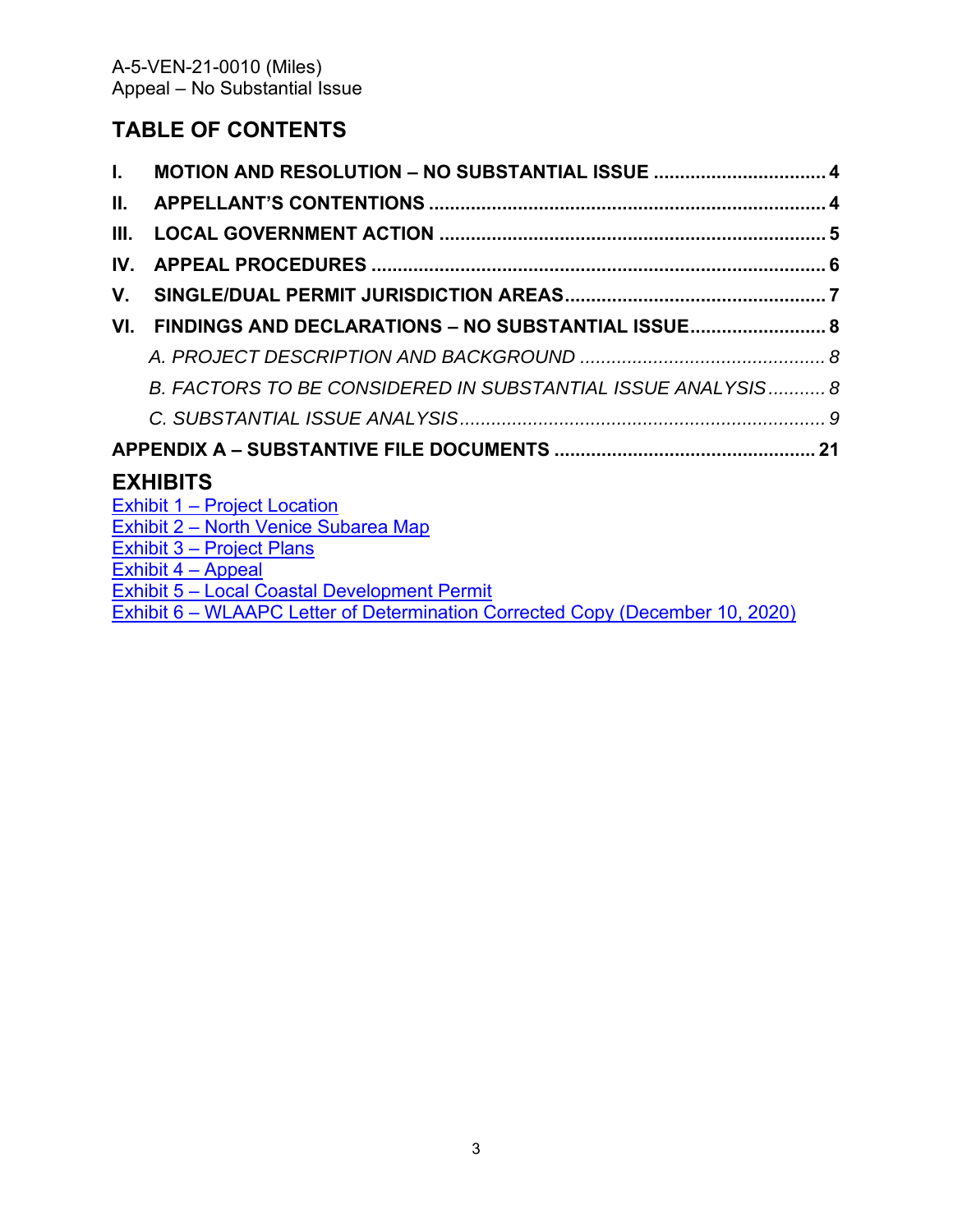# <span id="page-3-0"></span>**I. MOTION AND RESOLUTION – NO SUBSTANTIAL ISSUE**

**Motion:** I move that the Commission determine that Appeal No. A-5-VEN-21-0010 raises NO Substantial Issue with respect to the grounds on which the appeal has been filed under § 30602 of the Coastal Act.

Staff recommends a **YES** vote. Passage of this motion will result in a finding of No Substantial Issue and adoption of the following resolution and findings. If the Commission finds No Substantial Issue, the Commission will not hear the application de novo and the local action will become final and effective. The motion passes only by an affirmative vote of the majority of the Commissioners present.

**Resolution**: The Commission hereby finds that Appeal No. A-5-VEN-21-0010 presents **NO SUBSTANTIAL ISSUE** with respect to the grounds on which the appeal has been filed under § 30602 of the Coastal Act regarding consistency with Chapter 3 policies of the Coastal Act.

# <span id="page-3-1"></span>**II. APPELLANT'S CONTENTIONS**

On January 12, 2021, an appeal was filed by Dustin Miles (Xingyun, LLC). The appellant raises the following concerns with the West Los Angeles Area Planning Commission (WLAAPC) determination to deny the local CDP:

- 1. The project is deemed complete and consistent with all applicable plans, programs, policies, ordinances, standard requirements, or similar provisions per the state Housing Accountability Act (HAA) guidelines because the application was approved by the Planning Director, and no discrepancies were identified.
- 2. The project may not be denied if it conforms with all objective standards proclaimed in the HAA, unless the project would have a specific adverse impact on health and safety. The City did not find any specific adverse impacts to public health and safety and therefore, is in conformity with the Coastal Act.
- 3. The sections of the HAA and the Planning Director's determination affirm that the project is deemed complete and consistent with all objective standards.
- 4. Under the scope of the HAA, subjective criteria such as "consistent with the character of the city" are not considered "objective" and therefore cannot be the basis for denying a housing project or reducing density.
- 5. "The WLAAPC violated the HAA's direction that a subjective interpretation of the character, mass, or scale… cannot be a basis to deny a project."
- 6. The City's characterization is subjective and is selective with regards to the structures used to define the community character.
- 7. The proposed development is in character with other structures and lot-widths in proximity.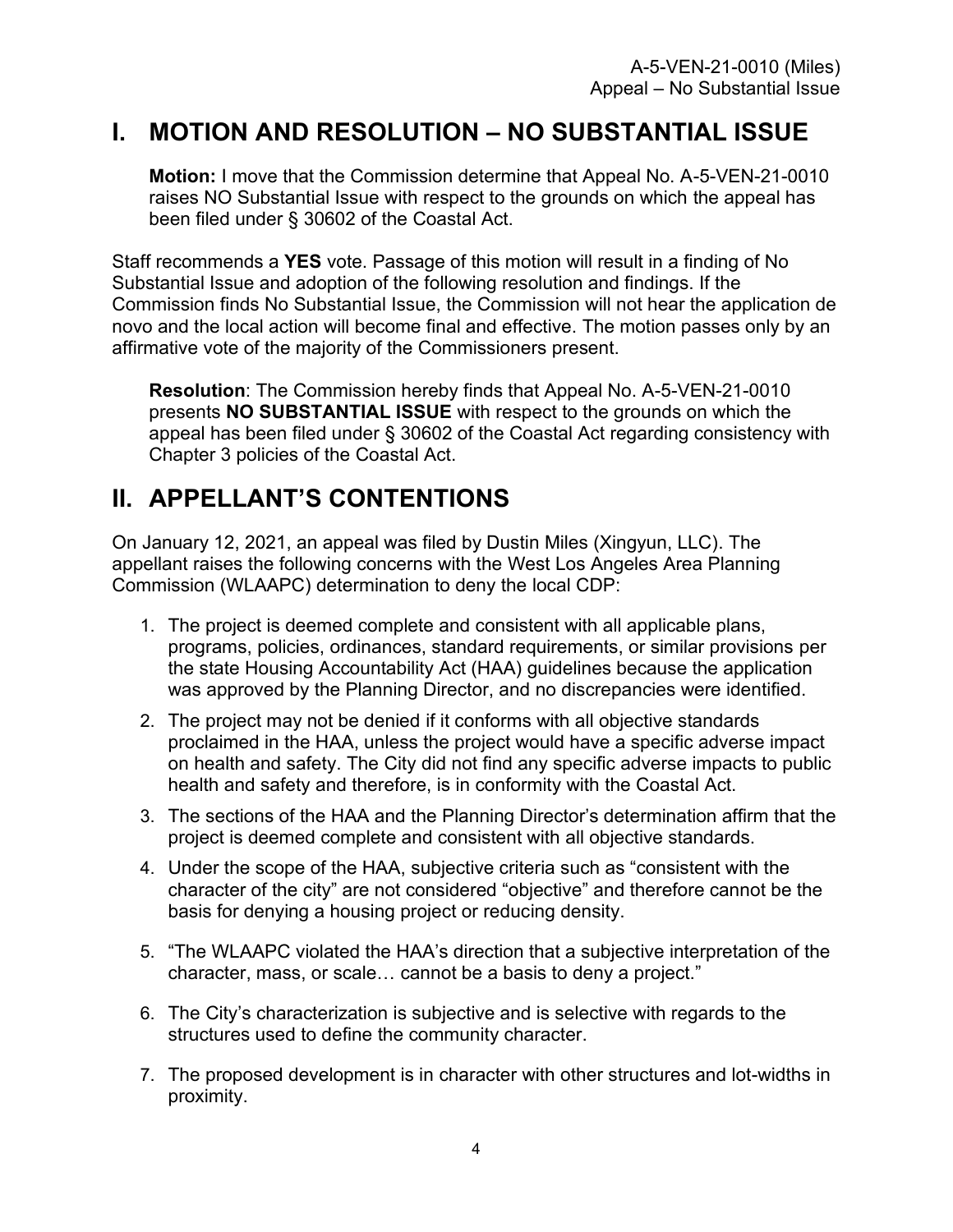- 8. The City's classification of the project as a single-family dwelling project is inaccurate and that a single-family home with an ADU should be considered a multi-family dwelling according to the HCD's September 15, 2020 memo, the HAA, and the Coastal Act.
- 9. The City misapplied the character of the proposed development to single-family developments thereby eliminating the comparison of multi-family dwelling unit developments in the area.
- 10. The City misunderstood that the Coastal Act views ADUs as residential dwelling units and a two-unit development is consistent with Section 30251.
- 11. ADUs are devised without a density calculation so that more housing units can be built in zones that limit the number of dwelling units per site but that a singlefamily home and an ADU together are not "less than" a duplex.
- 12. The Mello determination is approved and the project is compliant with proposed CEQA Categorical Exemptions.

# <span id="page-4-0"></span>**III. LOCAL GOVERNMENT ACTION**

A public hearing was held by a hearing officer on October 21, 2019. Four letters were received indicating the Mello Act Compliance Review should consider the proposed project as part of a Unified Development that includes the adjacent two duplex structures at 416, 418, 422 and 424 Grand Blvd. Additionally, five (5) signed statements were submitted from former tenants at 416, 418, 422, 424, 426, and 428 Grand Blvd. that indicated they were evicted and that the three duplexes meet the definition of a Unified Development per the Mello Act Interim Administrative Procedures.

On April 22, 2020, the City of Los Angeles Director of Planning approved the project under Case No. DIR-2018-1485-CDP-MEL for the development proposed at 426-428 Grand Blvd., Venice, Los Angeles. The local CDP (Exhibit 5) approved the demotion of a 1,473 sq. ft., single-story duplex built in 1947 and the construction of a 3-story, 35 ft. high, 3,977 sq. ft. single-family residence with an attached 860 sq. ft. accessory dwelling unit (ADU), attached four-car garage, and roof deck. The last day to file an appeal for the project was May 6, 2020.

On May 6, 2020, the Planning Director's approval was appealed to the West Los Angeles Area Planning Commission (WLAAPC) by appellants Bill Przlucki, People Organized for Westside Renewal (POWER), Robin Rudisill, Kevin Keresey, Teri Keresey, and Jason Lord. At its meeting on August 18, 2020, the WLAAPC granted the appeal and overturned the Planning Director's April 22, 2020 determination and denied the local CDP.

On October 6, 2020, the Commission recieved the Notice of Final Action (NOFA), which included the WLAAPC Letter of Determination dated October 1, 2020. The Letter of Determination stated that in addition to denial of the CDP, the WLAAPC also denied the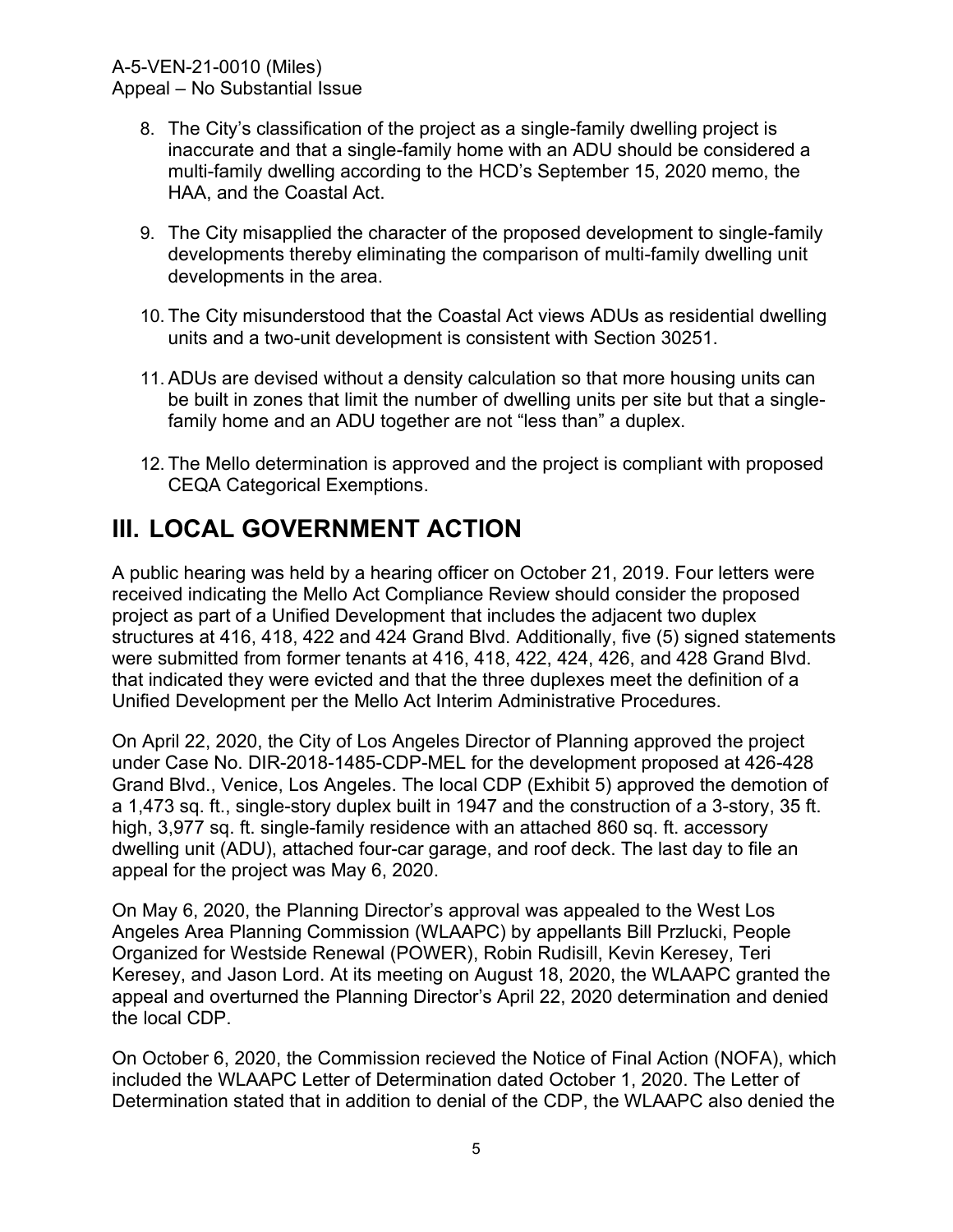Mello Act Compliance Review. On November 2, 2020 and November 3, 2020, appeals were received by Dustin Miles (Xingyun, LLC) and Matthew Royce, respectively. The appeals by Dustin Miles (Xingyun, LLC) was rejected by Commission staff because required preliminary local approvals were not fulfilled. In addition, the appeal by Matthew Royce was rejected by Commission staff because only the applicant may file an appeal of the denial of a local CDP.

On December 14, 2020, the Commission received a corrected WLAAPC Letter of Determination dated December 10, 2020 (Exhibit 6) to correct that no action was taken on a Mello Act Compliance Review because the Commission's denial of the project on other grounds resulted in no development. Based on the corrected Letter of Determination, Commission staff opened a new appeal period.

On January 12, 2021, the appellant, Dustin Miles (Xingyun, LLC), submitted the appeal (A-5-VEN-21-0010) (Exhibit 4) to the Commission's South Coat District Office. No other appeals were received prior to the end of the appeal period on January 13, 2021. On January 13, 2021 a Notification of Appeal was sent to the WLAAPC and the applicant, notifying them of the appeal of the WLAAPC's denial for the local CDP.

# <span id="page-5-0"></span>**IV. APPEAL PROCEDURES**

Section 30600(b) of the Coastal Act provides that prior to certification of its LCP, a local jurisdiction may, with respect to development within its area of jurisdiction in the coastal zone and consistent with the provisions of Coastal Act Sections 30604, 30620 and 30620.5, establish procedures for the filing, processing, review, modification, approval or denial of a CDP. Pursuant to this provision, the City of Los Angeles developed a permit program in 1978 to exercise its option to issue local CDPs. Sections 13301- 13325 of Title 14 of the California Code of Regulations provide procedures for issuance and appeals of locally issued CDPs. Section 30602 of the Coastal Act allows any action by a local government on a CDP application evaluated under Section 30600(b) to be appealed to the Commission. The standard of review for such an appeal is the Chapter 3 policies of the Coastal Act. [Cal. Pub. Res. Code §§ 30200 and 30604.]

After final local action on a CDP application, the Coastal Commission must be noticed within five days of the decision. After receipt of such a notice, which contains all the required information, a twenty working-day appeal period begins during which any person, including the applicant, the Executive Director, or any two members of the Commission, may appeal the local decision to the Coastal Commission. [Cal. Pub. Res. Code § 30602.] As provided under Sections 13318 and 13319 of Title 14 of the California Code of Regulations, an appeal of a denial of a coastal development permit must conform to the procedures for filing an appeal as required under Section 13111 of Title 14 of the California Code of Regulations, including the specific grounds for appeal and a summary of the significant question raised by the appeal.

The action currently before the Commission is to find whether there is a "substantial issue" or "no substantial issue" raised by the appeal of the local approval of the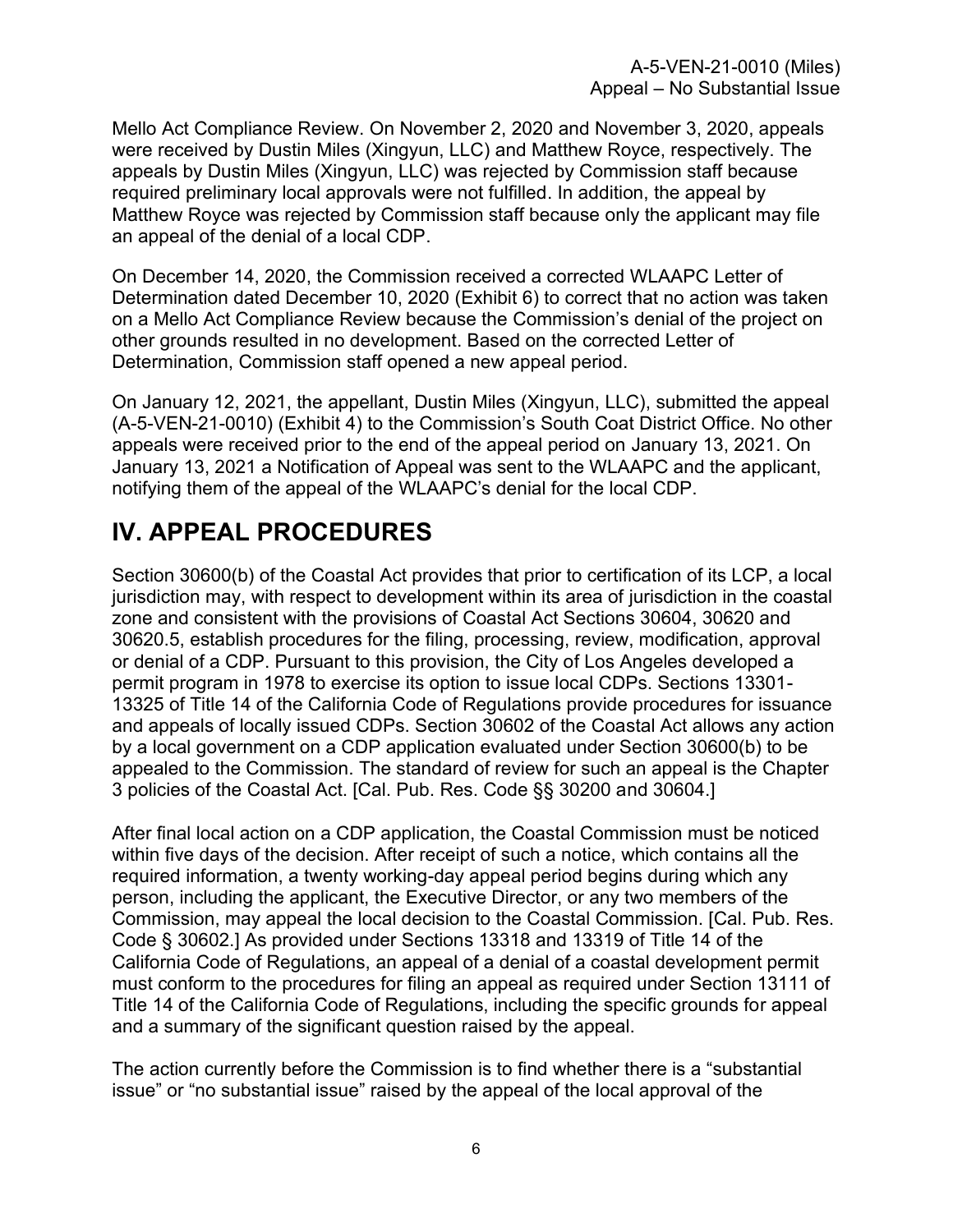#### A-5-VEN-21-0010 (Miles) Appeal – No Substantial Issue

proposed project. Sections 30621 and 30625(b)(1) of the Coastal Act require a de novo hearing of the appealed project unless the Commission determines that no substantial issue exists with respect to the grounds for appeal.

Commission staff recommends a finding of no substantial issue. If the Commission decides that the appellant's contentions raise no substantial issue as to conformity with Chapter 3 of the Coastal Act, the action of the local government becomes final. Alternatively, if the Commission finds that a substantial issue exists with respect to the conformity of the action of the local government with the Chapter 3 policies of the Coastal Act, the Commission accepts the appeal for a full de novo review of the permit application, and typically continues the public hearing to a later date in order to review the coastal development permit as a de novo matter. [Cal. Pub. Res. Code §§ 30621 and 30625.] Section 13321 of the Coastal Commission regulations specifies that de novo actions will be heard according to the procedures outlined in Sections 13114 and 13057-13096 of the Commission's regulations.

If there is no motion from the Commission to find no substantial issue, it will be presumed that the appeal raises a substantial issue and the Commission will schedule the de novo phase of the public hearing on the merits of the application at a future Commission meeting. A de novo public hearing on the merits of the application uses the Chapter 3 policies of the Coastal Act. The certified Venice LUP is used as guidance. Sections 13110-13120 of Title 14 of the California Code of Regulations further explain the appeal hearing process.

If the Commission decides to hear arguments and vote on the substantial issue question, those who are qualified to testify at the hearing, as provided by Section 13117 of Title 14 of the California Code of Regulation, will have three minutes per side to address whether the appeal raises a substantial issue. The only persons qualified to testify before the Commission at the substantial issue portion of the appeal process are the applicant, appellants, persons who opposed the application before the local government (or their representatives), and the local government. Testimony from other persons must be submitted in writing. The Commission will then vote on the substantial issue matter. A majority of Commissioners present is required to find that the grounds for the appeal raise no substantial issue.

# <span id="page-6-0"></span>**V. SINGLE/DUAL PERMIT JURISDICTION AREAS**

Within the areas specified in Coastal Act Section 30601, which is known in the City of Los Angeles permit program as the Dual Permit Jurisdiction area, the Coastal Act requires that any development which receives a local CDP permit also obtain a second (or "dual") CDP from the Coastal Commission. The Commission's standard of review for the proposed development in the Dual Permit Jurisdiction area is the Chapter 3 policies of the Coastal Act. For projects located inland of the areas identified in Section 30601 (i.e., projects in the Single Permit Jurisdiction), the City of Los Angeles local CDP is the only CDP required. The proposed project is located with the Single Permit Jurisdiction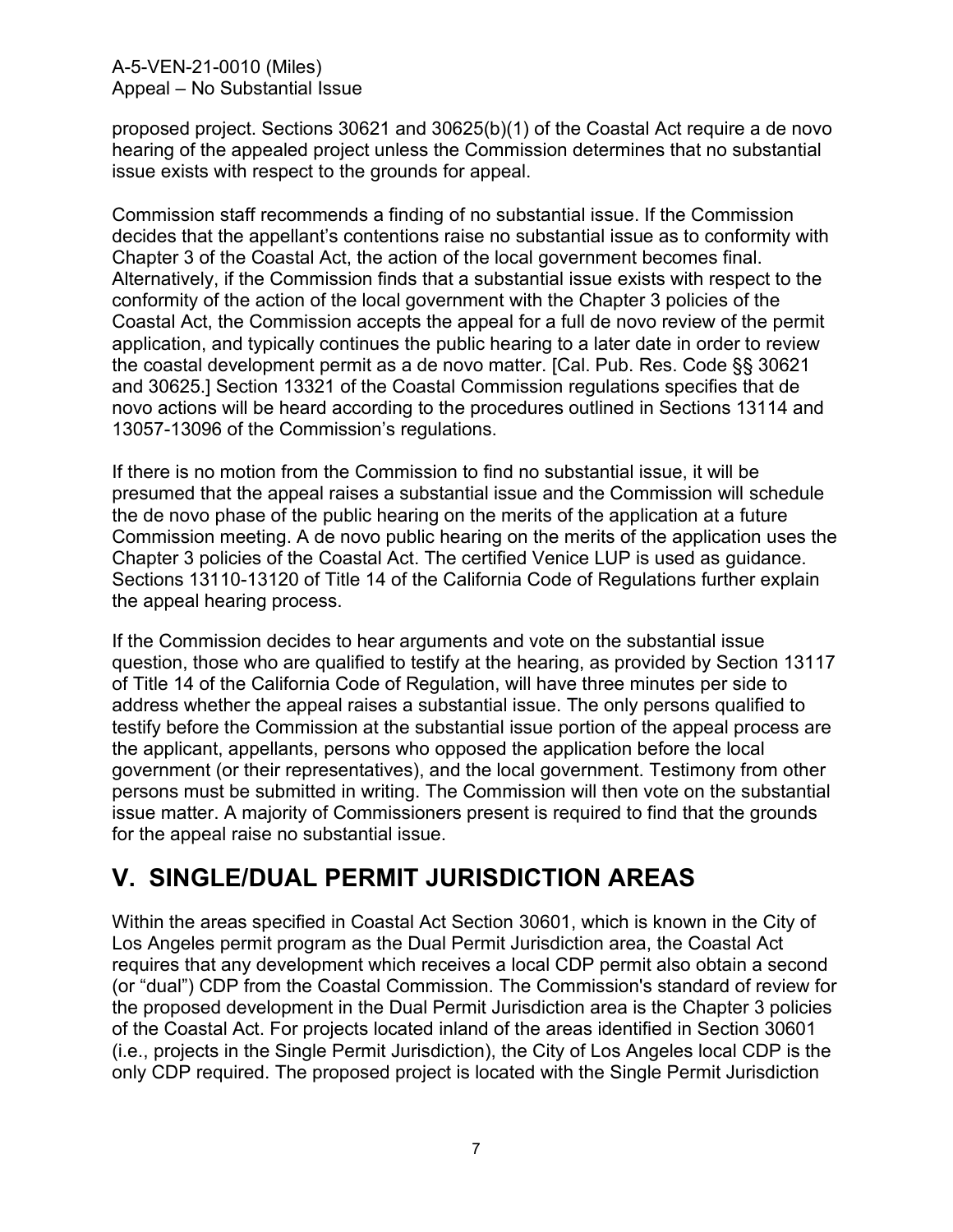Area. Therefore, the applicant is not required to obtain a second, or "dual", CDP from the Commission for the proposed development.

## <span id="page-7-0"></span>**VI. FINDINGS AND DECLARATIONS – NO SUBSTANTIAL ISSUE**

## <span id="page-7-1"></span>**A. PROJECT DESCRIPTION AND BACKGROUND**

The scope of work approved by the Planning Director and subsequently denied by the WLAAPC includes the demolition of a vacant one-story duplex and construction of a three-story, 35 ft. high, 3,977 sq. ft. single-family residence with an attached 860 sq. ft. accessory dwelling unit (ADU), attached four-car garage and roof deck.

The project site (Exhibit 1), 426-428 Grand Blvd., is located .32 miles inland of the beach in a residential neighborhood of the North Venice subarea (Exhibit 2) within the City's Single Permit Jurisdiction. The site, zoned RD1.5-1-O, is designated Multiple Family - Low Medium II Residential and is currently developed with a 1,473 sq. ft., single-story duplex on a 4,506 sq. ft. lot. The proposed project fronts Grand Blvd., a wide street paved on top of the original Grand Canal of Venice, developed by Abbot Kinney in the early 1900s. The site is in the center of the residential blocks of Grand Blvd. between Andalusia Ave and Riviera Ave (Exhibit 2). This residential neighborhood features single-family and multi-family residences that range from one-story to threestory structures.

The applicant's appeal generally contends that the proposed development conforms to the Chapter 3 policies of the Coastal Act. The applicant/appellant therefore requests that the Commission overturn the City's denial of the permit. For the reasons described more fully below, and based on the Commission's balancing of the five substantial issue factors in section 13115 of the Commission's regulations, the Commission determines that the appeal does **not** raise a substantial issue as to the project's conformity with Chapter 3 of the Coastal Act sufficient to warrant accepting the appeal for a full de novo review.

## <span id="page-7-2"></span>**B. FACTORS TO BE CONSIDERED IN SUBSTANTIAL ISSUE ANALYSIS**

As indicated above, the standard of review is only whether the appeal raises a substantial issue as to conformity with Chapter 3 of the Coastal Act, Cal. Pub. Res. Code §§ 30200-265.5 When determining whether an appeal raises a "substantial issue," section 13115(c) of the Commission's regulations provide that the Commission may consider factors, including but not limited to:

1. The degree of factual and legal support for the local government's decision that the development is consistent or inconsistent with the relevant provisions of the Coastal Act;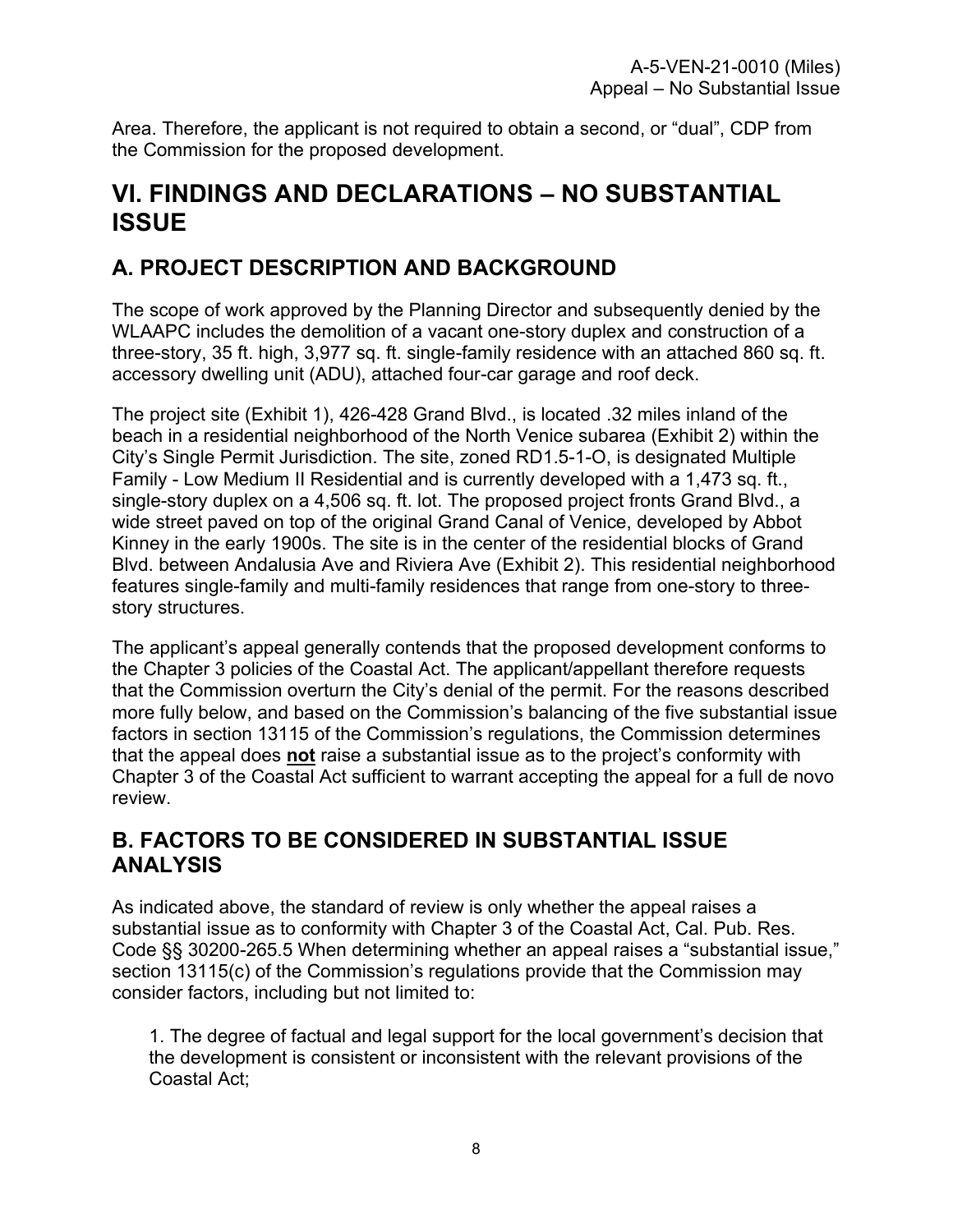2. The extent and scope of the development as approved or denied by the local government;

3. The significance of the coastal resources affected by the decision;

4. The precedential value of the local government's decision for future interpretations of its LCP; and

5. Whether the appeal raises local issues, or those of regional or statewide significance.

The Commission may, but need not, assign a particular weight to a factor.

The City's Letter of Determination shows that they did apply Chapter 3 policies and concluded that the development, as proposed, would run afoul of those policies that relate to community character. The appeal does not raise a valid question that the local decision correctly applied the policies of Chapter 3, and the appeal raises no substantial issue regarding conformity therewith.

Staff recommends that the Commission find that **no substantial issue exists** with respect to whether the local government action conforms to the provisions of Chapter 3 of the Coastal Act for the reasons set forth below.

## <span id="page-8-0"></span>**C. SUBSTANTIAL ISSUE ANALYSIS**

As stated in Section IV of this report, the grounds for an appeal of a local government action on a CDP prior to certification of its LCP are the Chapter 3 policies of the Coastal Act. The Commission shall hear an appeal unless it determines that the appeal raises no substantial issue as to conformity with Chapter 3 policies of the Coastal Act.

The grounds for this appeal primarily relate to the City's compliance with the Housing Accountability Act with respect to its analysis of the proposed project's potential impacts to the density and community character of Venice. Essentially, the City denied the project because it found that it is inconsistent with the Chapter 3 policies of the Coastal Act because it is not compatible with the community character of the neighborhood.

Section 30250(a) of the Coastal Act states, in relevant part:

New residential, commercial, or industrial development, except as otherwise provided in this division, shall be located within, contiguous with, or in close proximity to, existing developed areas able to accommodate it or, where such areas are not able to accommodate it, in other areas with adequate public services and where it will not have significant adverse effects, either individually or cumulatively, on coastal resources.

Section 30251 of the Coastal Act states: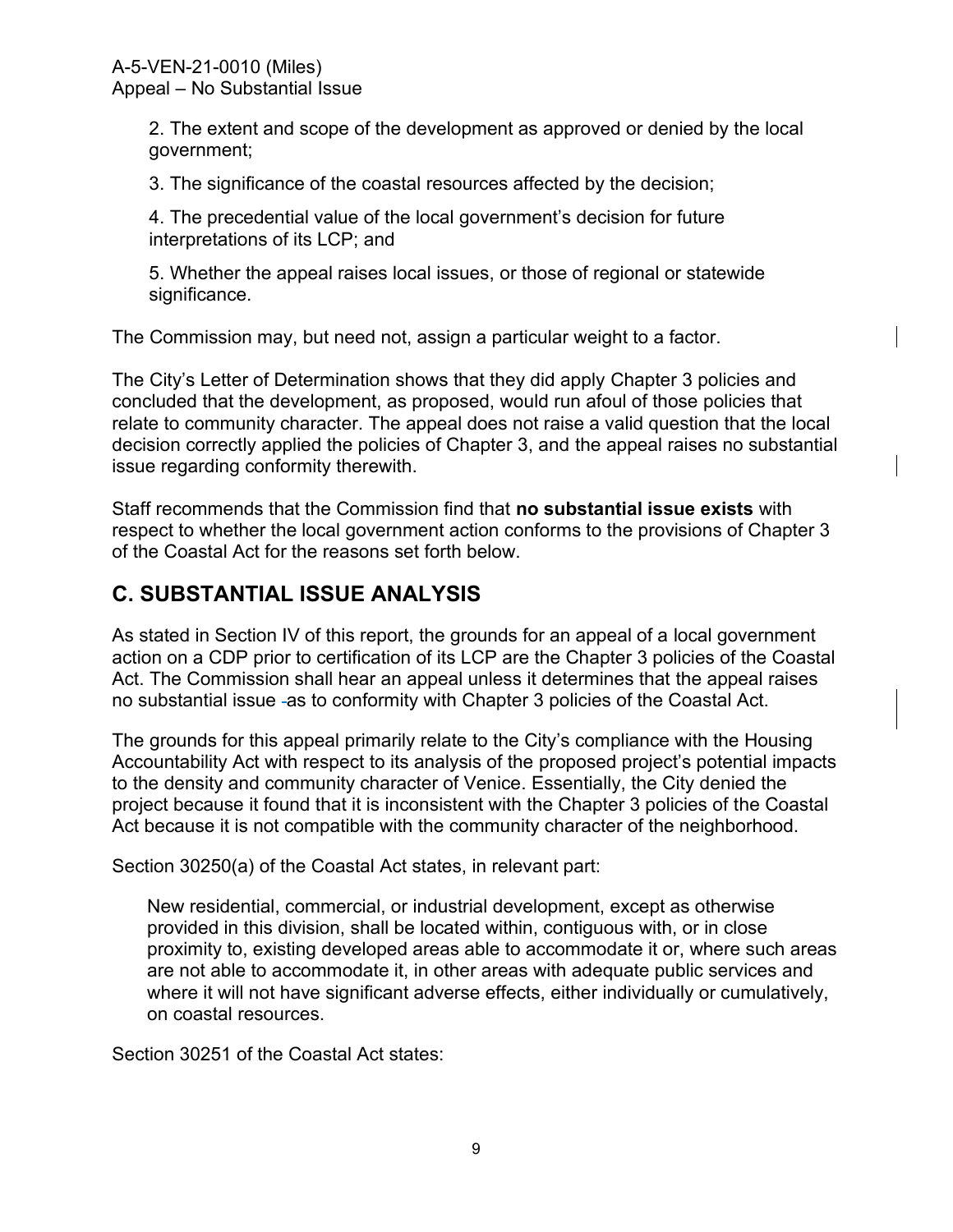The scenic and visual qualities of coastal areas shall be considered and protected as a resource of public importance. Permitted development shall be sited and designed to protect views to and along the ocean and scenic coastal areas, to minimize the alteration of natural land forms, to be visually compatible with the character of surrounding areas, and, where feasible, to restore and enhance visual quality in visually degraded areas. New development in highly scenic areas such as those designated in the California Coastline Preservation and Recreation Plan prepared by the Department of Parks and Recreation and by local government shall be subordinate to the character of its setting.

Section 30253 of the Coastal Act states, in relevant parts:

New development shall do all of the following:

(d) Minimize energy consumption and vehicle miles traveled.

(e) Where appropriate, protect special communities and neighborhoods that, because of their unique characteristics, are popular visitor destination points for recreational uses.

Venice Certified LUP Subsection "Duplex/Multi-Family Residential" states:

It is the intent of Venice LUP to maintain existing stable multi-family residential neighborhoods. In those stable neighborhoods characterized by a mix of densities and dwelling types, permitted densities may be reduced to levels consistent with the character of the entire area in order to minimize impacts on infrastructure, services, and to maintain or enhance the residents' quality of life. The loss of potential units in these locations can be offset by the provision of new housing opportunities via bonuses for the replacement of affordable housing and in mixeduse development.

Venice Certified LUP Policy I.A.1 Residential Development states, in part:

- a. Roof Access Structures. Building heights and bulks shall be controlled to preserve the nature and character of existing residential neighborhoods. Residential structures may have an enclosed stairway (roof access structure) to provide access to a roof provided that:
	- i. The roof access structure shall not exceed the specified flat roof height limit by more than 10 feet;
	- ii. The roof access structure shall be designed and oriented so as to reduce its visibility from adjacent public walkways and recreation areas;
	- iii. The area within the outside walls of the roof access structme shall be minimized and shall not exceed 100 square feet in area as measured from the outside walls; and,
	- iv. All roof access structures shall be set back at least 60 horizontal feet from the mean high tide line of Ballona Lagoon, Venice Canals, Grand Canal and the inland side of the Esplanade (City right-of-way).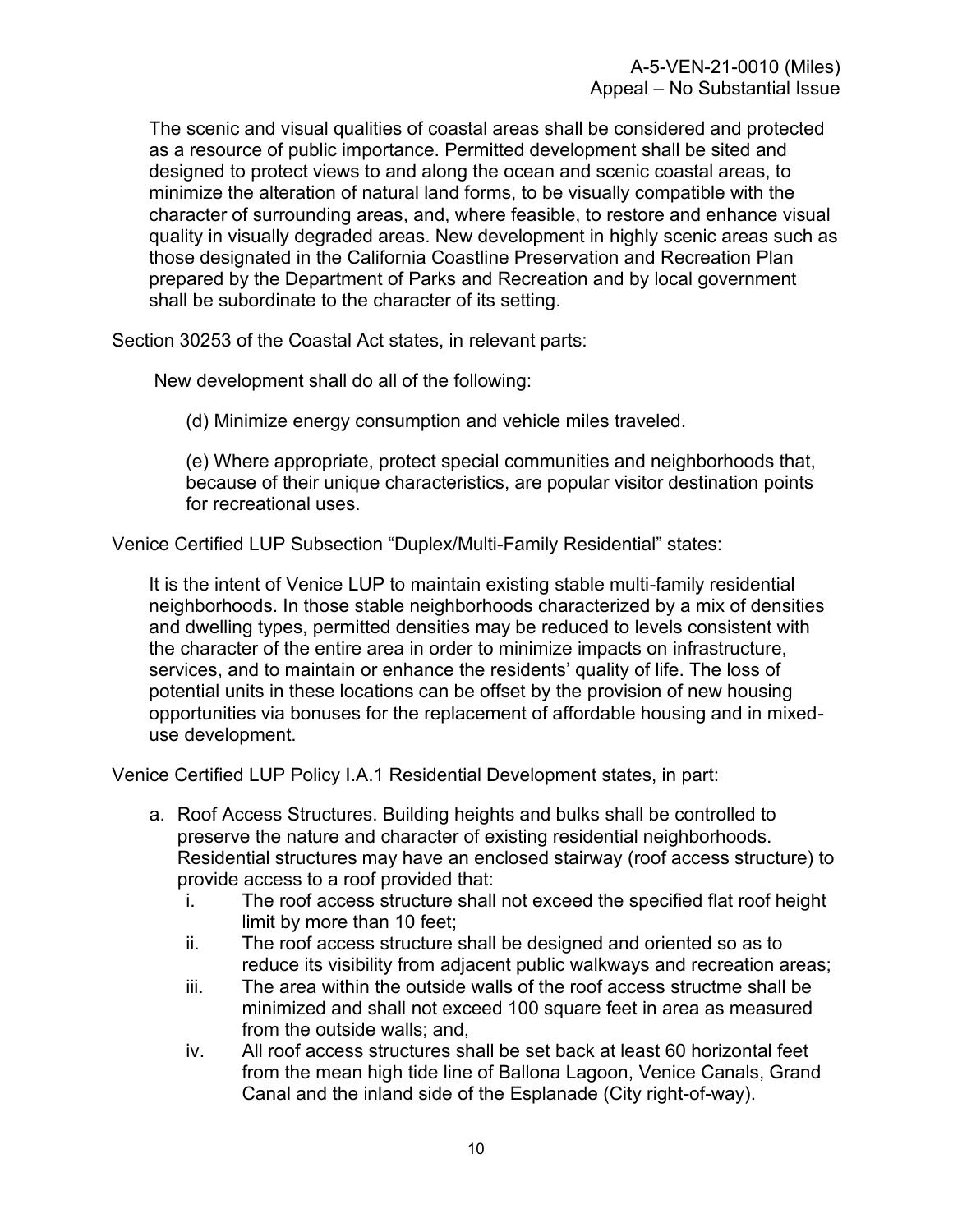Notwithstanding other policies of this LUP, chimneys, exhaust ducts, ventilation shafts and other similar devices essential for building function may exceed the specified height limit in a residential zone by five feet.

- b. Residential Lot Consolidations. In order to preserve the nature and character of existing residential neighborhoods, lot consolidations shall not be permitted in the Venice Canals and Silver Strand residential neighborhoods. No more than two lots may be consolidated in the Ballona Lagoon West, Ballona Lagoon (Grand Canal) East, Southeast Venice, Mil wood, North Venice and Oxford Triangle neighborhoods and on walk streets. Lot consolidations of not more than three lots shall be permitted in the Oakwood and Marina Peninsula residential neighborhoods. Lot consolidations may be permitted only subject to the following limitations:
	- i. No building or structure shall be constructed on what were more than two contiguous lots prior to lot consolidation with the exception of subterranean development that is entirely below street elevation.
	- ii. Building facades shall be varied and articulated to provide a pedestrian scale which results in consistency with neighboring structures on small lots. Such buildings shall provide habitable space on the groWld floor, a groWld level entrance and landscaping and windows fronting the street. No increase in the nwnber of units shall result from the lot consolidation.
	- iii. Front porches, bays and balconies shall be provided to maximize architectural variety.

Venice Certified LUP Policy I.A.5 Preserve and Protect Stable Multi-Family Neighborhoods, states:

Preserve and protect stable multi-family residential neighborhoods and allow for growth in areas where there is sufficient public infrastructure and services and the residents' quality of life can be maintained and improved.

Venice Certified LUP Policy I.A.7 Multi-Family Residential– Low Medium II Density, states, in relevant part:

Accommodate the development of multi-family dwelling units in the areas designated as "Multiple Family Residential" and "Low Medium II Density" on the Venice Coastal Land Use Plan (Exhibits 9 through 12). Such development shall comply with the density and development standards set forth in this LUP…

Oakwood, Milwood, Southeast and North Venice

Use: Duplexes and multi-family structures

Density: One unit per 1,500-2,000 square feet of lot area. Lots smaller than 4,000 square feet are limited to a maximum density of two units.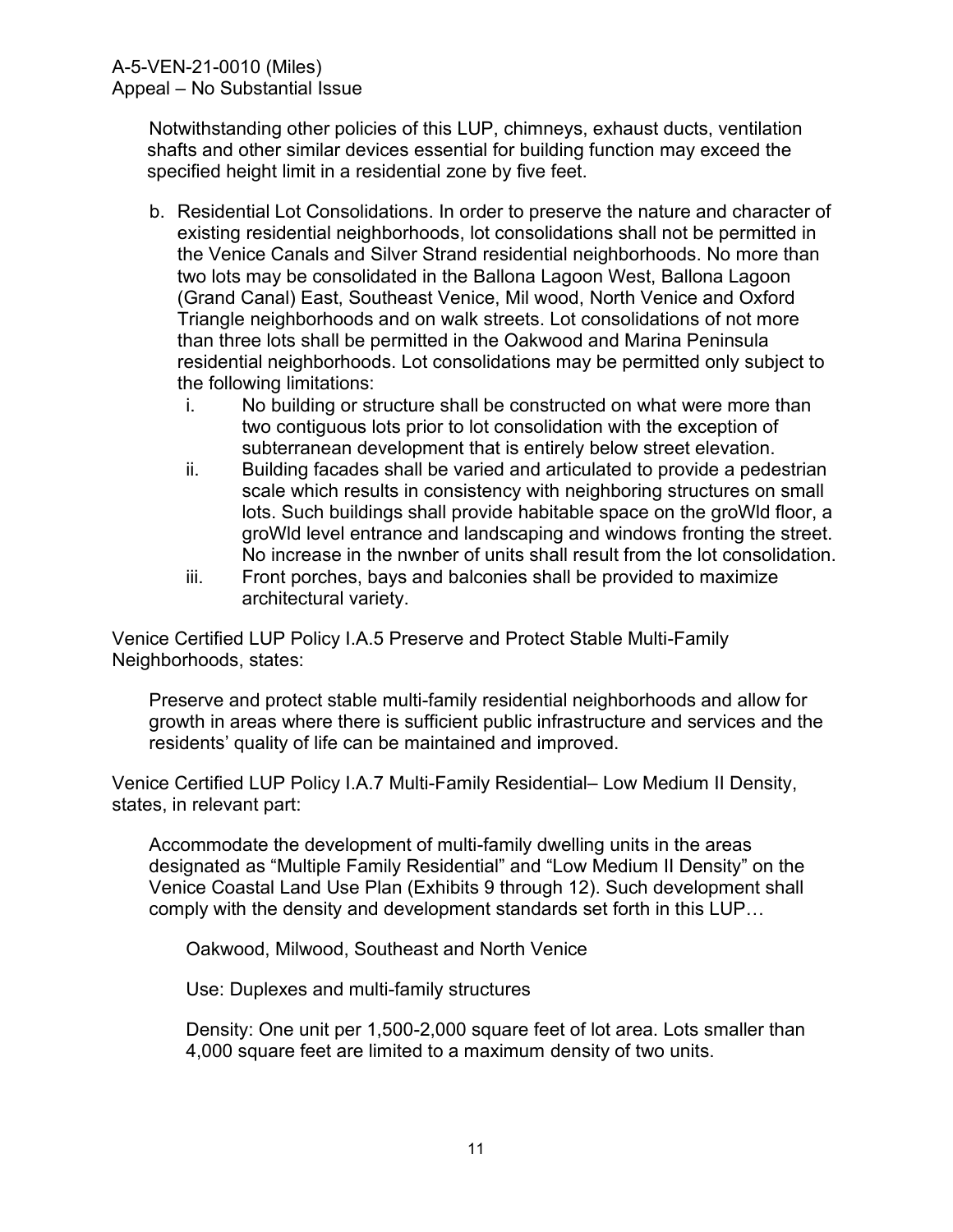Replacement Units/Bonus Density: Lots greater than 4,000 square feet can add extra density at the rate of one unit for each 1,500 square feet of lot area in excess of 4,000 square feet on parcels zoned RD1.5, or one unit for each 2,000 square feet of lot area in excess of 4,000 square feet on parcels zoned RD2, if the unit is a replacement affordable unit reserved for low and very low income persons. (See LUP Policies I.A.9 through I.A.16).

Yards: Yards shall be required in order to accommodate the need for fire safety, open space, permeable land area for on-site percolation of stormwater, and on-site recreation consistent with the existing scale and character of the neighborhood.

Height:

North Venice: Not to exceed 30 feet for buildings with flat roofs; or 35 feet for buildings utilizing a stepped back or varied roofline. The portion that exceeds 30 feet in height shall be set back from the required front yard one foot for every foot in height above 30 feet. Structures located along walk streets are limited to a maximum height of 28 feet. (See LUP Policy I.A.1 and LUP Height Exhibits 13-16).

Venice Certified LUP Policy I.E.2. Scale states, in relevant part:

All new development and renovations should respect the scale, massing, and landscape of existing residential neighborhoods.

#### **Housing Accountability Act (HAA)**

The appeal raises several allegations that the City's action on its coastal development permit application is not consistent with the Housing Accountability Act (HAA), because that law limits the City's discretion to deny housing projects, including applications for housing projects that conform to "objective standards."

The Housing Accountability Act generally establishes limitations on a local government's ability to deny, reduce the density of, or make infeasible housing development projects, emergency shelters, or farmworker housing that are consistent with objective local development standards and contribute to meeting housing need. However, section 65589.5(d)(5)(e) of the HAA states "nothing in this section shall be construed to relieve the local agency from complying with … the California Coastal Act of 1976 (Division 20 (commencing with Section 30000) of the Public Resources Code)." Therefore, the HAA does not alter the standard of review for the City's approval or denial of coastal development permits under the Coastal Act, which is the Chapter 3 policies of the Coastal Act.

The City's action denying the applicant's permit application applies the Chapter 3 policies of the Coastal Act, using the certified Land Use Plan for Venice as guidance, and includes written findings explaining how the project does not conform to the policies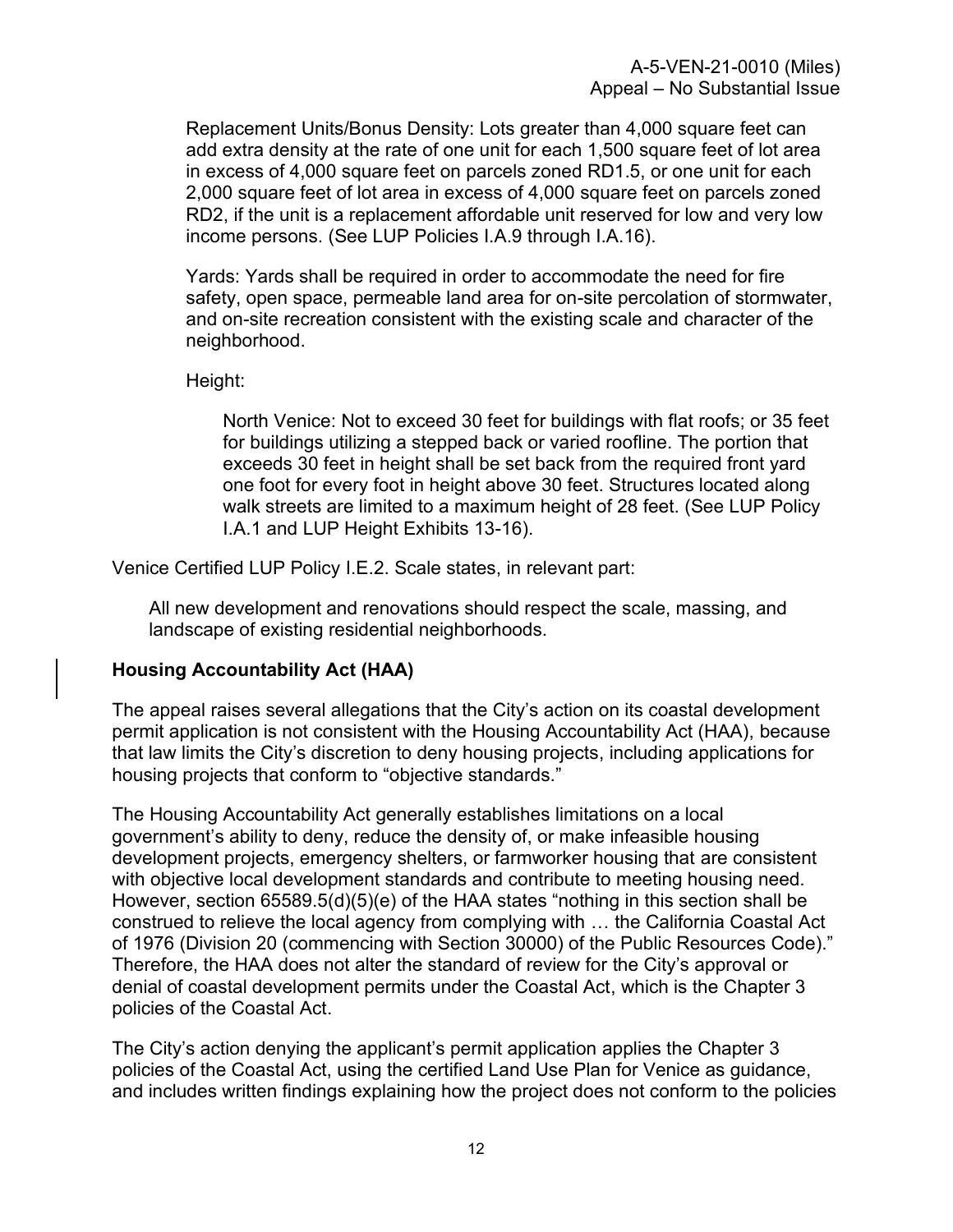A-5-VEN-21-0010 (Miles) Appeal – No Substantial Issue

of the Coastal Act. Regardless of the local government's actions pertaining to the HAA, the standard of review for this appeal is Chapter 3 of the Coastal Act and the certified Venice Land Use Plan (LUP) as guidance. Therefore, the appeal's contentions regarding the City's compliance with the HAA does not raise a substantial issue as to the project's conformity with the Coastal Act.

### **Community Character**

The proposed development includes the demolition of a single-story duplex, and the construction of a 3-story, 35 ft. high, 3,977 sq. ft. single-family home with an attached 860 sq. ft. ADU, attached 4-car garage and roof deck (Exhibit 3).

The City denied the project on the grounds of community character. The City analyzed the character of the lots and structures fronting Grand Blvd. between Riviera Ave. and Andalusia Ave. The City has defined the character of this area to contain predominantly narrow lot massings of 25-30 ft, mostly 1-2 story structures, and few consolidated lots, most of which consist of multiple-family dwelling structures. The character was also deemed to include a high proportion of rental units. The City found the proposed development to be out of character in the following manner:

- 1. **Mass**. The single-famly home would be on a double lot with a front of 50 feet on Grand Blvd. in contrast to the predominance of residential structures on single, narrow 25-30 ft. wide lots. There is only one single-family structure built on two consolidated lots along this section of Grand Blvd.
- 2. **Scale**. The proposed development's height profile and square footage are out of scale with the historic contributing structures, of which are predominantly 1-2 stories and an average of 2,000 sq. ft. Additionally, the development would be out of character with the average square footage (between  $2,000 - 2,500$  sq. ft.) of the other structures on this section of Grand Blvd.
- 3. **Density**. Single-family dwellings with an ADU do not function with the same purpose as a multi-family dwelling. The replacement of multi-family dwellings with large single-family dwellings will result in the loss of density, and erode the physical and social character of the neighborhood over time.

Sections 30251 and 30253(e) of the Coastal Act state that special communities shall be protected and require permitted development to be visually compatible with the character of surrounding areas. These sections also require protection of communities and neighborhoods that, because of their unique characteristics, are popular visitor destination points for recreational uses. The Commission has previously found that Venice's unique social and architectural diversity should be protected as a Special Coastal Community. The City found that the proposed project to be inconsistent with the character of the surrounding area and therefore inconsistent with Section 30251 of the Coastal Act, and the record suggests that the City's findings are supported and reasonably explained.

When the Commission certified the Venice Land Use Plan (LUP) in 2001, it considered the potential impacts that development could have on community character and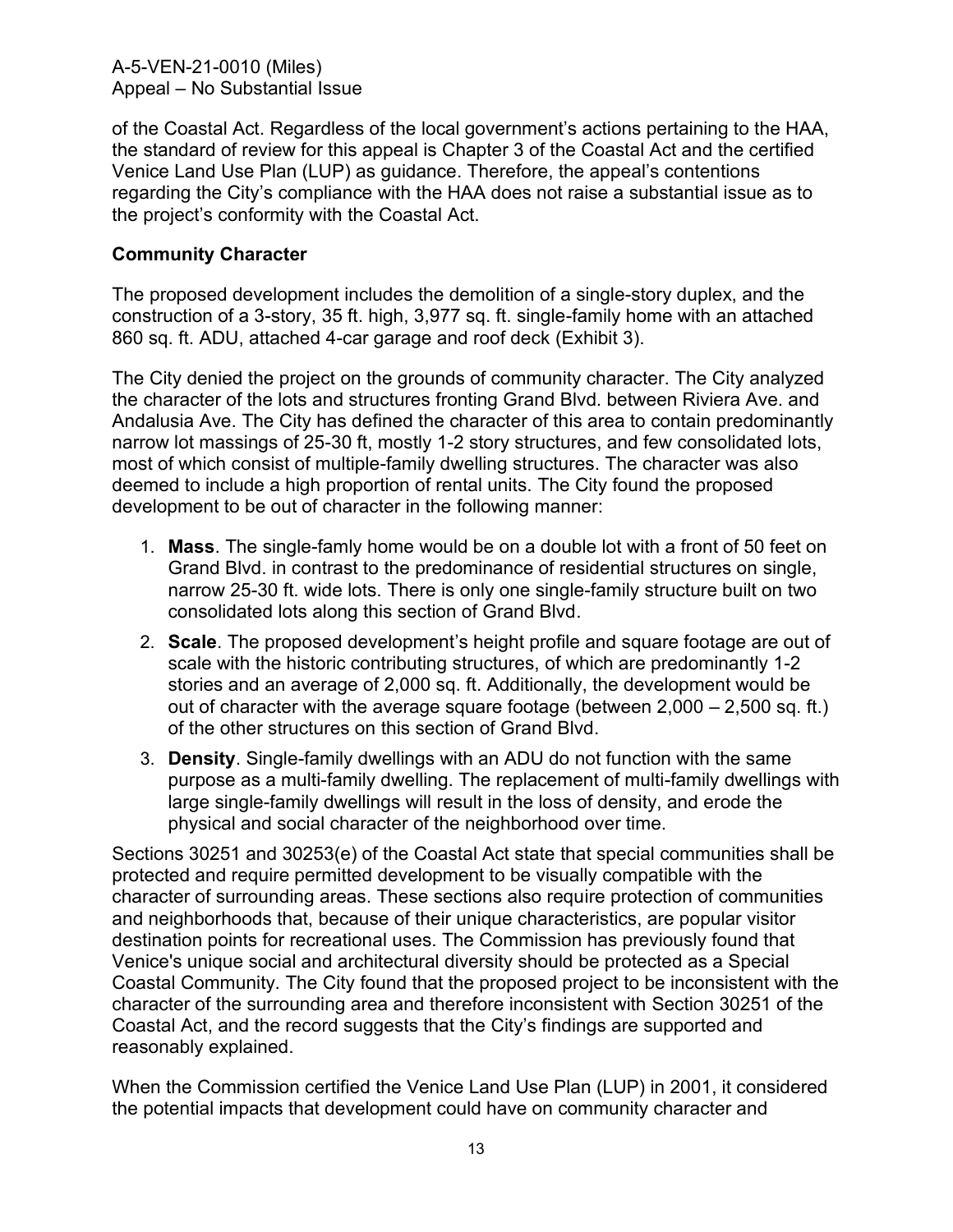adopted residential building standards to ensure development was designed with pedestrian scale and compatibility with surrounding development. Given the specific conditions surrounding the subject site and the eclectic development pattern of Venice, it is appropriate to use the certified LUP policies as guidance in determining whether or not the project is consistent with sections 30251 and 30253 of the Coastal Act.

The City found the project to be visually incompatible with the surrounding area and therefore inconsistent with Section 30251. Specifically, the City's findings explain that the project is out of character with other structures on this section of Grand Blvd., particularly with regards to the narrow lots, the contributing historic structures, the large square footage, the number of stories, the conversion of a duplex to single-family dwelling and the lack of precedence of a single-family structure on a consolidated lot. Additionally, the City argues that the project's cumulative impact on the community character must be considered as well.

The City's determination letter classifies the project as primarily a single-family dwelling with an attached accessory dwelling unit (ADU) and not a multi-family dwelling. According to the appellant, the project is described as providing "two distinctly separate dwelling units – a single-family home with an attached ADU" and argues that it is "correctly classified as a multifamily dwelling protected under the State Housing Accountability Act ("HAA")." Additionally, the appellant argues that the California Housing and Community Development (HCD) Housing Accountability Act Technical Assistance Advisory Memo, dated September 15, 2020, considers a single-family home with an attached ADU as a multi-family dwelling. The appellant argues that the proposed development meets several definitions of "multi-family dwelling" based on the *quantity* of units.

The appellant continue to conflate the HAA and the Coastal Act. However, for purposes of the Coastal Act, regardless of whether the proposed development is labelled as a "single-family" residence with an ADU or a "multi-family" development, the City's concern is that replacing a duplex with a single-family residence and an ADU may have cumulative impacts to the character of this neighborhood. As the Commission has found in recent actions, ADUs are not necessarily the functional equivalent of a full residential unit<sup>1</sup>, and replacing duplexes and similar multi-family structures with singlefamily residences and ADUs may fundamentally change the character $2$  of a neighborhood and reduce housing density, because there is no guarantee that ADUs will be occupied and made available to the general public.

Although single-family residences are an allowable use in areas, like the project site, designated Multi-Family Residential – Low Medium I and Low Medium II Density, the Venice LUP envisions that duplexes and other multi-unit residential development are a

<sup>1</sup> For example, refer to CDP Nos. 5-19-1244 and 5-20-0223.

<sup>2</sup> For example, refer to Appeal Nos. A-5-VEN-19-0018 and A-5-VEN-20-0039.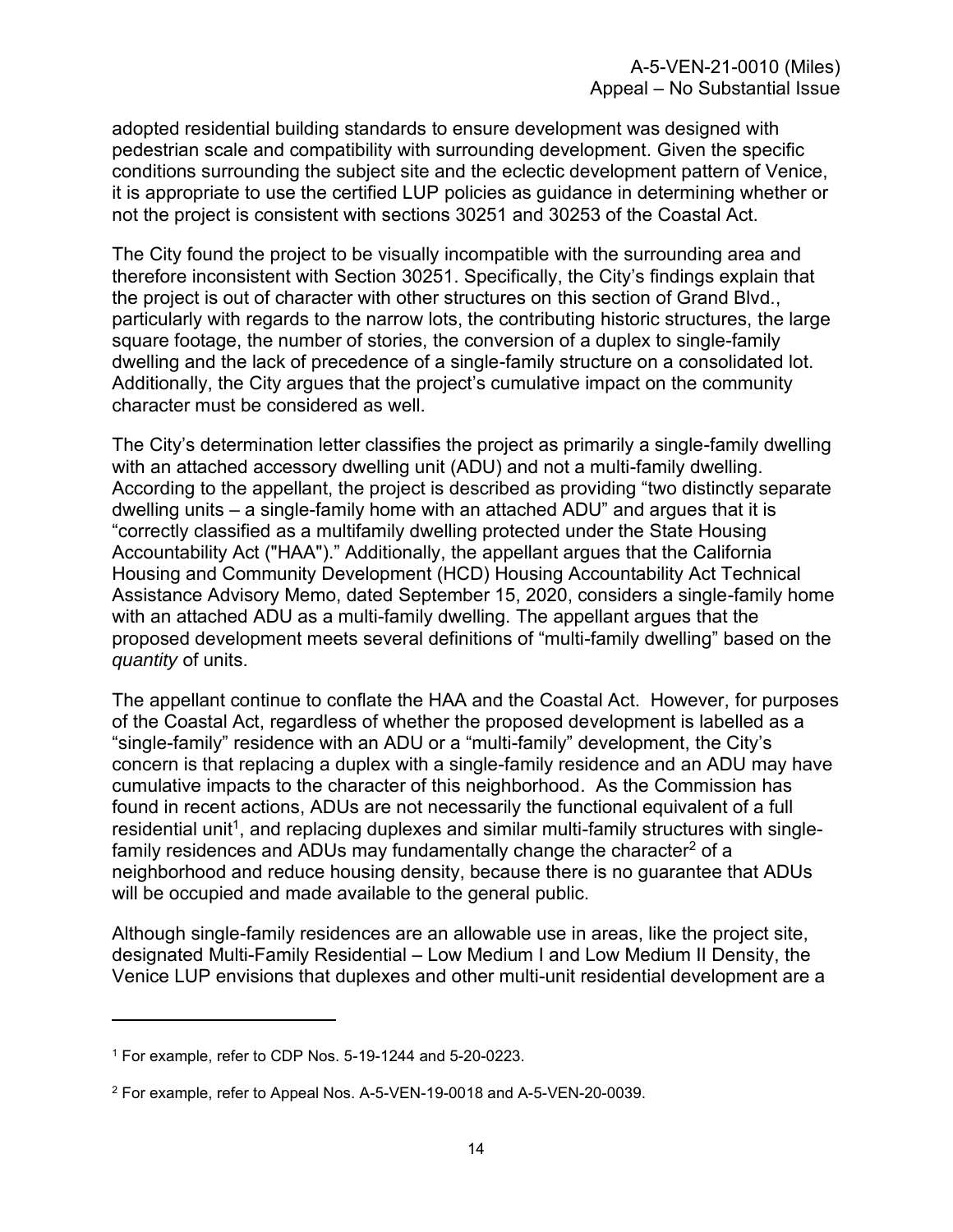#### A-5-VEN-21-0010 (Miles) Appeal – No Substantial Issue

significant component of the character of the subject neighborhood. Therefore, construction of a single-family dwelling with an attached ADU could potentially be authorized at this site, but only if it is visually compatible with the community character of the area and avoids contributing to a larger trend of coastal housing loss consistent with the Coastal Act Sections 30250, 30251 and 30253.

However, as described in the staff report for the Commission's certification of Venice's Land Use Plan, allowing large homes to be constructed on two or more consolidated lots significantly changes the character of neighborhoods: "The major threat to the unique character of the small pedestrian oriented scale of many Venice neighborhoods is lot consolidations. Very large new residential projects built across two or more consolidated lots would be substantially out of scale and character with the older smalllot Venice neighborhoods." See http://documents.coastal.ca.gov/reports/2000/11/T10e-11-2000.pdf (pp. 38, 44-45).

Accordingly, Venice Land Use Plan Policy I.A.1 b forbids lot consolidations in some areas and significantly restricts it in others. The North Venice neighborhood is one neighborhood in which lot consolidation is restricted. Under this policy, proposals to consolidate two lots in North Venice may be found to be consistent with the Coastal Act and with the Venice LUP only if proposed structures are articulated to provide a pedestrian scale and are designed to be visually compatible with surrounding structures. Additionally, Land Use Plan Policy I.E.2. Scale states, "all new development and renovations should respect the scale, massing, and landscape of existing residential neighborhoods." This policy is intented to preserve Venice as a Special Coastal Community.

To ensure a thorough review of the immediate area, staff independently reviewed the structures between Riviera and Andalusia, on either side of Grand Blvd. for community character. The age of the structures span over 100 years, with a few historic structures contributing to the character of the area. The maximum number of stories built on this section of Grand Blvd. include four three-story structures on either side of Grand Blvd. between Riviera Ave. and Andalusia Ave. With only four structures built as three stories, the remaining section is predominantly built at a smaller scale with 1-2 story structures. The average square footage of the three-story structures fronting Grand Blvd. is 2,770 square feet. The proposed structure would exceed that average by over 1,000 square feet. The proposed project would also exceed the average of other single-family homes by 1,834 square feet and multi-unit homes by more than double the square footage. Three of the four three-story structures rest on one individual lot. The proposed project would rest on two lots. It is very unusual for this section of Grand Blvd. to have a singlefamily home on two lots. Currently, only two of the twelve single-family homes reside over two lots. Additionally, not all multi-unit structures on this street utilize two lots. Four of the eight multi-unit structures reside over one lot.

A review of the applicant's project plans and existing single-family homes in the surrounding neighborhood reveals that, while there are some large homes in the neighborhood, there is support for the City's determination that the proposed project does not respect the overall scale and character of the existing neighborhood. The City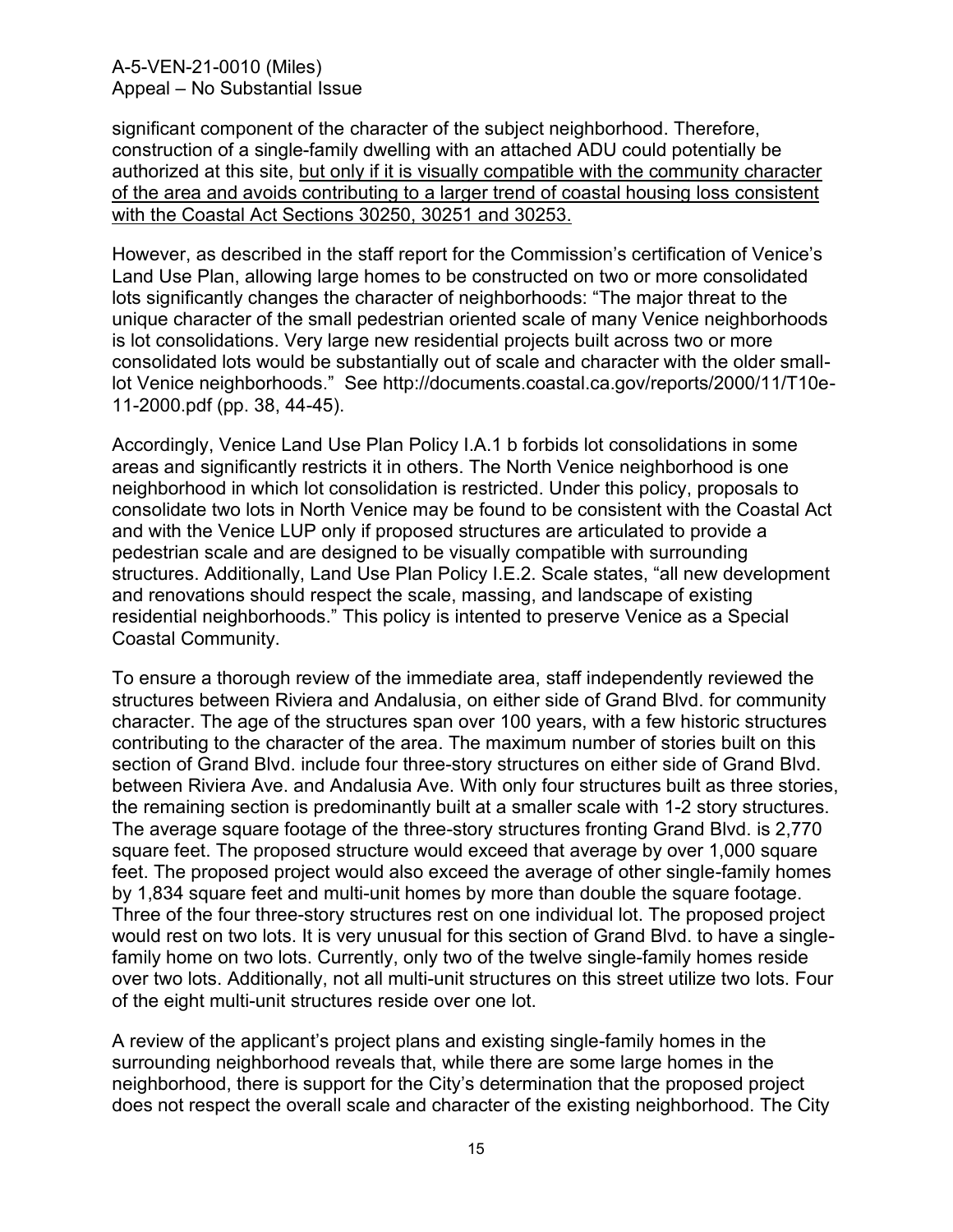found the proposed development to be inconsistent with the surrounding area, which features primarily smaller, one and two story single family residences on single lots. The City found that the proposed structure would be significantly larger than all of the surrounding development. The City's decision that the project is not consistent Section 30251 of the Coastal Act is well-supported both factually and legally. Therefore, the appeal raises no substantial issue as to the project's consistency with the Coastal Act's policies regarding community character and protecting special communities, such as Venice. To the contrary, the City's decision will further these important Coastal Act policies.

Coastal Act Section 30250(a) requires new residential development be located in close proximity to existing developed areas able to accommodate it and where it will not have significant, cumulative adverse impacts to coastal resources. Section 30253 of the Coastal Act requires new development be compatible with the character of the neighborhood, minimize risks to life and property in high flood hazard areas, and minimize vehicle miles traveled. Together, these policies encourage the concentration of development in existing developed areas (i.e. infill) that will minimize impacts to coastal resources. In addition, the certified LUP incorporates these Coastal Act policies and designates specific areas in Venice where more dense developments should be accommodated (Policy I.A.5) and specific areas where only single-family residential neighborhoods are allowed (Policy I.A.2). Thus, the LUP reflects the City's intent to designate areas where more concentrated development should exist in Venice.

The state is currently experiencing a housing supply shortage of approximately 90,000 units on a yearly basis<sup>3</sup>. From 2000 to 2015, Venice Beach saw a reduction in housing by potentially 700 units<sup>4</sup> and there appears to be a trend in CDP applications for conversion of multi-family structures to single-family residences. Housing shortages throughout the state have been met with growing efforts to address and improve availability. In 2017, the State Legislature acknowledged that California is facing a severe housing crisis, and that current and future demands are exceeding the availability of housing units<sup>5</sup>. Thus, the Commission has more recently emphasized the importance of preserving existing housing stock in already developed areas of the coastal zone where appropriate, thereby minimizing impacts to coastal resources (Sections 30250 and 30253) and encouraging more affordable housing (Section 30604(f)). The policies in the certified Venice LUP also seek to preserve and maintain existing housing stock by encouraging the accommodation of duplexes and multi-family developments in areas deemed appropriate to sustain such development (Policies I.A.5

<sup>3</sup> Dahdoul, Ahmad, et. al. 7 May 2017. "Building California's Future: Increasing the Supply of Housing to Retain California's Workforce". USC Price. Pp. 3-4. https://cfce.calchamber.com/wp-content/uploads/2017/06/CFCE-Building-Californias-Future-Final-Report-May-7-2017.pdf.

<sup>4</sup> Brausuell, James. 2017. "Venice, California has fewer housing units than in 2000". Planetizen website. https://www.planetizen.com/node/93800/venice-california-has-fewer-housing-units-2000.

<sup>5</sup> California Legislative Information. Government Code Section 65852.150 pursuant to Senate Bill 1069 (Wieckowski) and Assembly Bill 2299 (Bloom), effective January 1, 2019.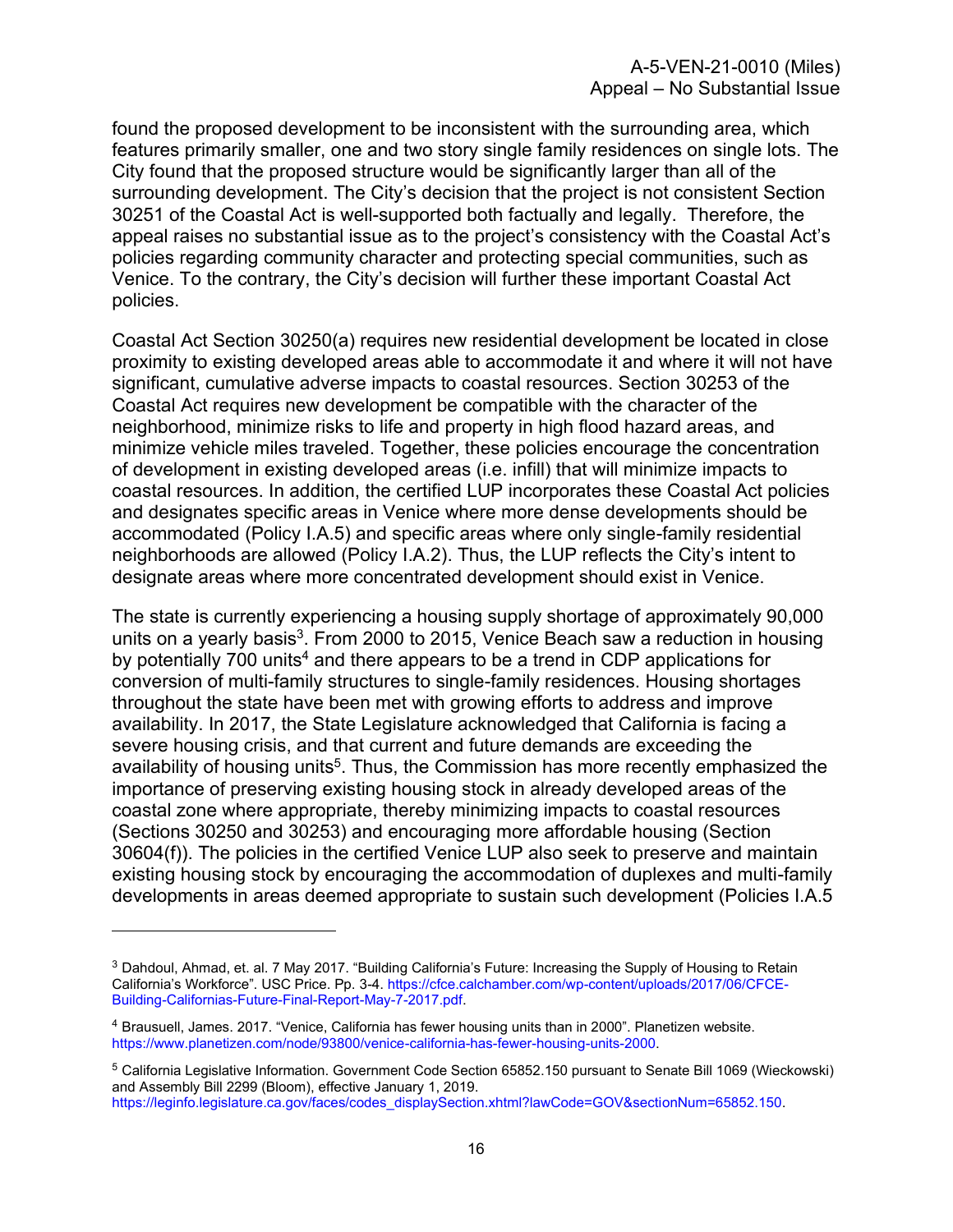A-5-VEN-21-0010 (Miles) Appeal – No Substantial Issue

through I.A.8)—such as the project site— and preserving the character of Venice, including architectural and social diversity and multi-family residential neighborhoods (Policy I.E.1 and "Duplex/Multi-Family Residential Policy").

In this case, the lot is currently developed with a duplex. The proposed project would demolish the duplex and replace it with a single-family dwelling and an accessory dwelling unit (ADU). Continued loss or replacement of multi-family dwelling structures with single-family dwellings can raise a community character issue. Presently, this section of Grand Blvd. contains thirteen single-family dwellings and eight multi-family dwellings (including the proposed development). These numbers reflect the recent loss of two duplexes (at 416 and 422 Grand Blvd.) and the addition of one single-family home (at 416 Grand Blvd.). Given the recent pattern of development, there is a potential for cumulative effects to the neighborhood's community character, particularly given the fact that the development potential of this site under LUP Policy I.A.7 is up to three (3) residential units. The pattern of development and risk of cumulative effects to community character supports the City's finding that the project is not consistent with the character of this neighborhood.

The proposed 860 sq. ft. ADU occupies approximately 18% of the proposed singlefamily residence and is commensurate of the residential unit to be replaced. Additionally, the ADU is likely capable of accommodating one or multiple community members. While the project maintains two units on site, approval of this project in conjunction with other similar projects in Venice and the coastal zone may result in a cumulative adverse effect on coastal resources. Although the applicant proposes an ADU of roughly the same size as one of the existing units of the duplex, there are significant questions as to whether the ADU will provide meaningful housing opportunity and will not be used by the owner of the single-family residence. As the Commission has found in prior actions, ADUs and JADUs are dependent on the primary residence to serve as a housing unit and cannot be sold separately from the primary residence. This differs somewhat from a duplex, where the units can have separate utility connections and are typically designed to be rented out as separate units, but also could not be sold separately unless converted to a condominium. In addition, it is more difficult to enforce the continuous provision of an ADU as compared to a duplex, and ADUs are more easily left vacant or used by the occupants of the primary residence. Therefore, there can be a low degree of confidence that an ADU will be used by someone other than the occupant(s) of the primary residence or rented out as an additional unit. In this case, the applicant is proposing an attached 860 sq. ft. ADU that would be located on the second floor of the residence. Although the proposed ADU would have a separate exterior entrance (pursuant to the state's ADU requirements), the ADU can easily be incorporated into the primary residence, and is less likely to be rented out as a separate unit than if a detached ADU was proposed on site.

If this project was approved, other similarly-sized lots with multi-family residences within this area could redevelop the lots with single-family residences and ADUs that may not provide meaningful replacement units, effectively downzoning an area that was designated in the certified LUP to support and encourage primarily multi-family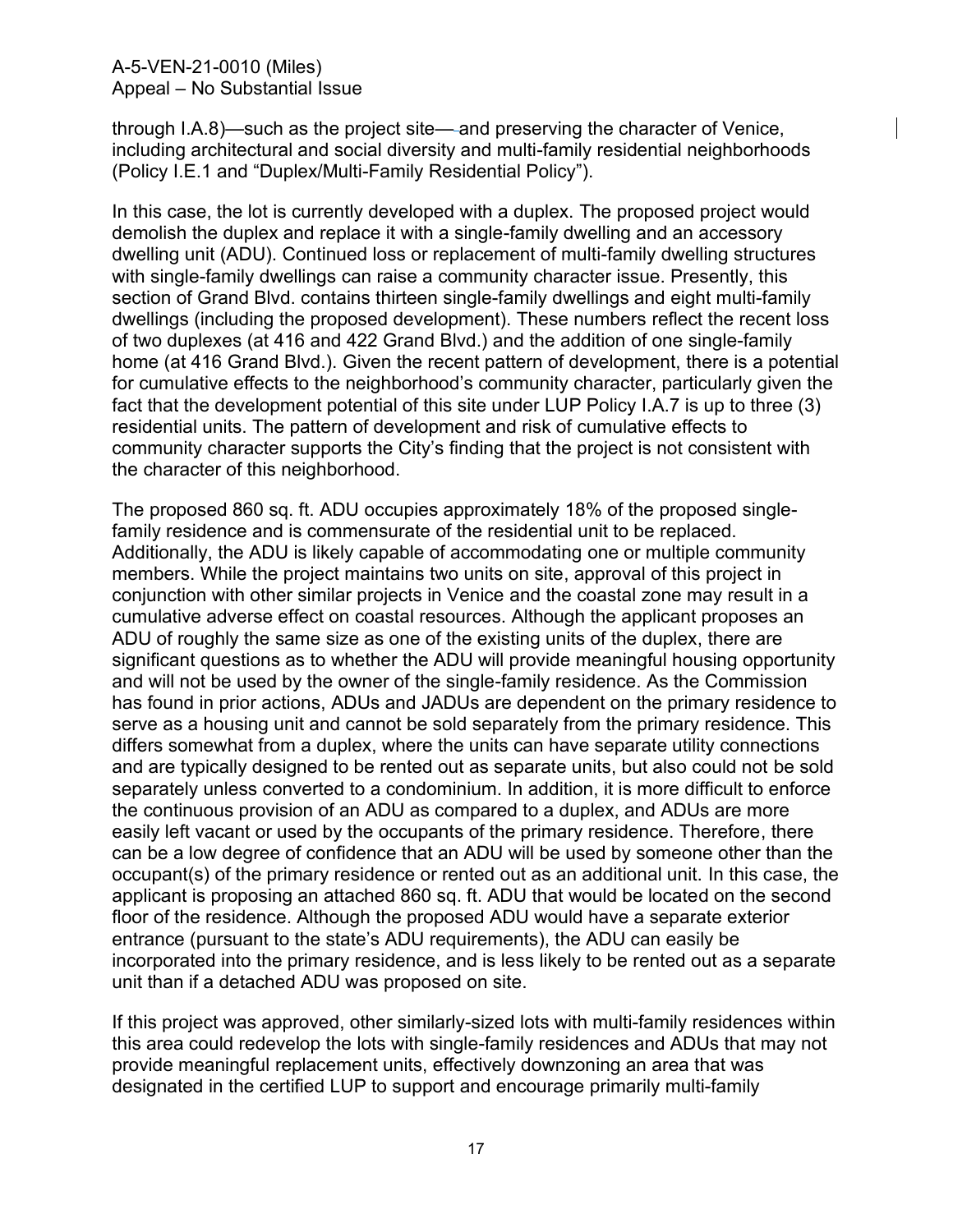development<sup>6</sup>. This runs counter to the certified LUP goal to protect the current mix of housing and would therefore prejudice the ability of the City of Los Angeles to develop their LCP consistent with the Chapter 3 Coastal Act policies. An overall loss of housing density in residential areas of Venice may encourage development in undeveloped areas that are not able to accommodate it, such as rural communities or communities vulnerable to sea level rise. Therefore, the appeal raises no substantial issue as to the City's analysis of community character and density.

#### **Mello Act and CEQA**

The appellant argues that the City approved a Mello Act determination and that the project is categorically exempt from CEQA. The City of Los Angeles is responsible for implementation of the Mello Act in its segments of the Coastal Zone, including Venice. The appellant's contentions regarding the City's implementation of the Mello Act and CEQA do not raise a substantial issue as to the Project's conformity with Chapter 3 policies of the Coastal Act.

#### **SUBSTANTIAL ISSUE FACTORS:**

The Commission's standard of review for determining whether to hear the appeal is only whether the appeal raises a substantial issue as to conformity with Chapter 3 of the Coastal Act. Cal. Pub. Res. Code § 30625(b)(1); 14 C.C.R. § 13321. The Commission's decision will be guided by the factors listed in Section 13115(c) of the Commission's regulations.

Applying the five factors listed in Section 13115(c) confirms that the appeal raises "no substantial issue" with respect to Chapter 3 of the Coastal Act, and therefore, does not meet the substantiality standard of Section 30265(b)(1), because the local government appropriately found that the Project is not consistent with policies of Chapter 3 of the Coastal Act.

**1. The degree of factual and legal support for the local government's decision that the development is consistent or inconsistent with the relevant provisions of the Coastal Act.** The City's findings state that the project is inconsistent with the Chapter 3 policies of the Coastal Act, including Section 30251, which protects scenic and visual qualities of coastal areas. The City's denial includes findings that the demolition of the duplex and construction of the single-family residence with an ADU

<sup>6</sup> The Commission has previously approved ADUs and JADUs as adequate mitigation for projects that propose redevelopment of multi-family developments with fewer residential units; however, this has typically involved situations where an existing multi-family structure was not consistent with the certified LUP (Refer to CDP Nos. 5-19-1244; 5-20-0142; 5-20-0223, approved by the Commission at the September 2020 hearing.). Past Commission approvals of these types of projects were considered as a compromise approach when there was no other option for a property owner to redevelop a site with an aging residential structure while maintaining the same number of housing units consistent with the LUP.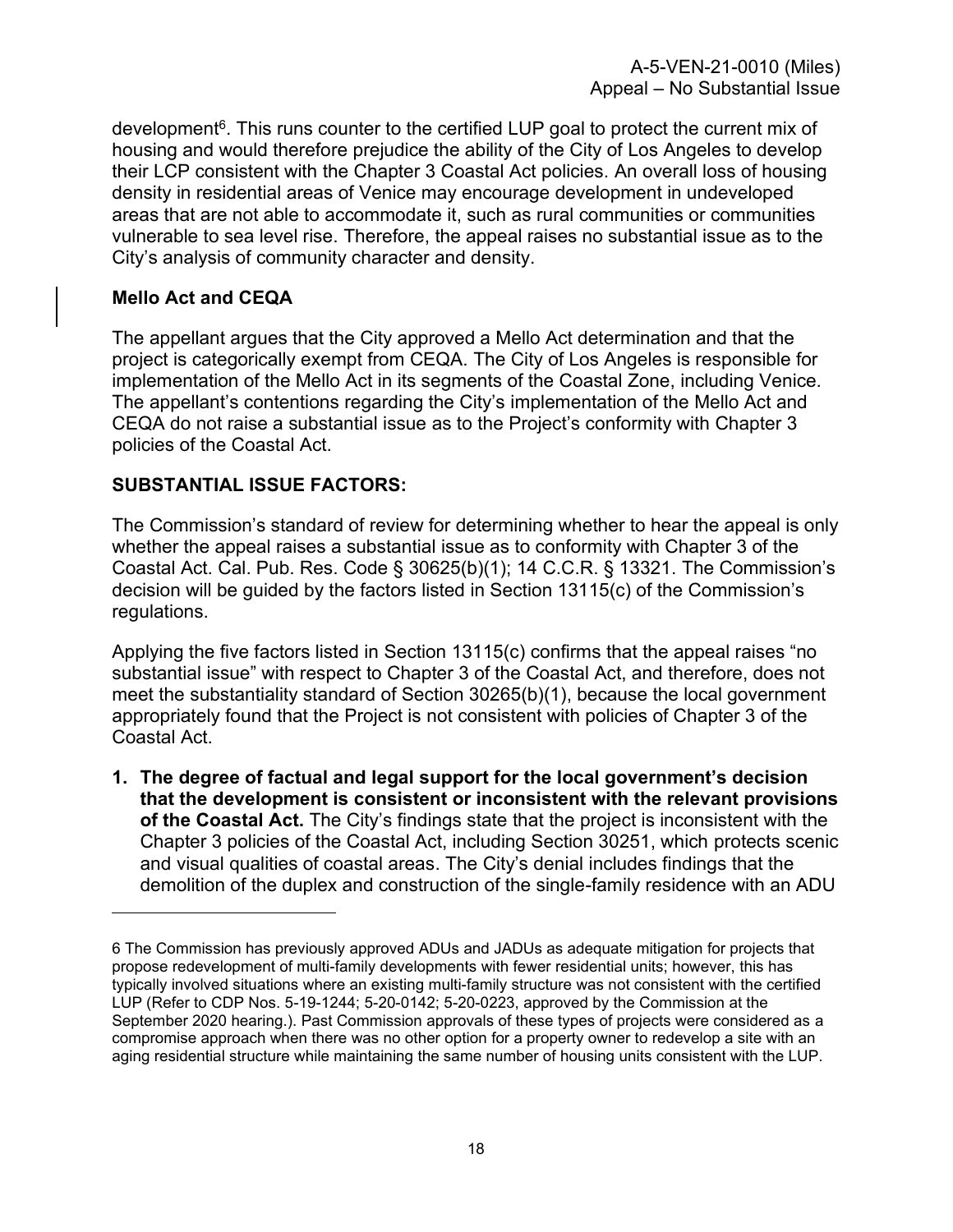is inconsistent with LUP Policies I.A.5, 1.A.7. These findings discuss how the project does not protect and preserve the multi-family neighborhood, the character of the area, and overeall housing density in Venice, which is required and encouraged through the aforementioned policies of the Coastal Act and certified Venice LUP. For all of the reasons discussed above, incorporated herein by reference, the Commission finds that the City provided an adequate degree of factual and legal support for its decision to deny the single-family residence with attached ADU on this site as inconsistent with Chapter 3 of the Coastal Act, using the cerified Land Use Plan for Venice as guidance.

- **2. The extent and scope of the development as approved or denied by the local government.** The existing duplex is one-story and 1,473 sq. ft. The applicant proposes to replace the existing duplex with a structure that is approximately 3.2 times larger than the existing structure. Here, the proposed development is a relatively minor project because it is a duplex and, because the City denied the permit application, there is no risk of significant cumulative adverse impacts. Put differently, the scope of the development *denied* is minor, and that denial does not rob the site of any resources or amenities protected by Chapter 3; and the scope of the development *approved* is none.
- **3. The significance of the coastal resources affected by the decision.** Because the local government denied a permit application for a residential project, there will not be any significant adverse effects on any coastal resources, either individually or cumulatively. The duplex currently existing on site will remain on site, and it will not be replaced with a single-family residence and ADU. From a coastal resource perspective, the *status quo* is maintained and there will not be any impacts to coastal resources, and the applicant is free to propose and seek a coastal development permit from the City for a different residential project.
- **4. The precedential value of the local government's decision for future interpretations of its LCP.** The City does not currently have a certified LCP. Approving projects that are not consistent with the Chapter 3 policies of the Coastal Act and the certified Venice LUP may prejudice the ability of the City to prepare an LCP that is in conformity with Chapter 3 of the Coastal Act. As such, the City's denial set a positive precedent that informs the City's future consideration of whether or not projects are consistent with Chapter 3 of the Coastal Act.
- **5. Whether the appeal raises local issues, or those of regional or statewide significance.** The appeal was filed by a project applicant who was denied a coastal development permit for his proposed residential project, and as such, primarily raises a matter of local, and not statewide concern. To the extent the Appeal implicates broader issues relating to California's severe housing crisis, the City's action results in the maintenance of a duplex on this site, and will limit the potential cumulative loss of these kind of multi-family developments in Venice, which is consistent with Coastal Act policies encouraging the concentration of development in already developed areas (Section 30250(a)), and protecting the character of coastal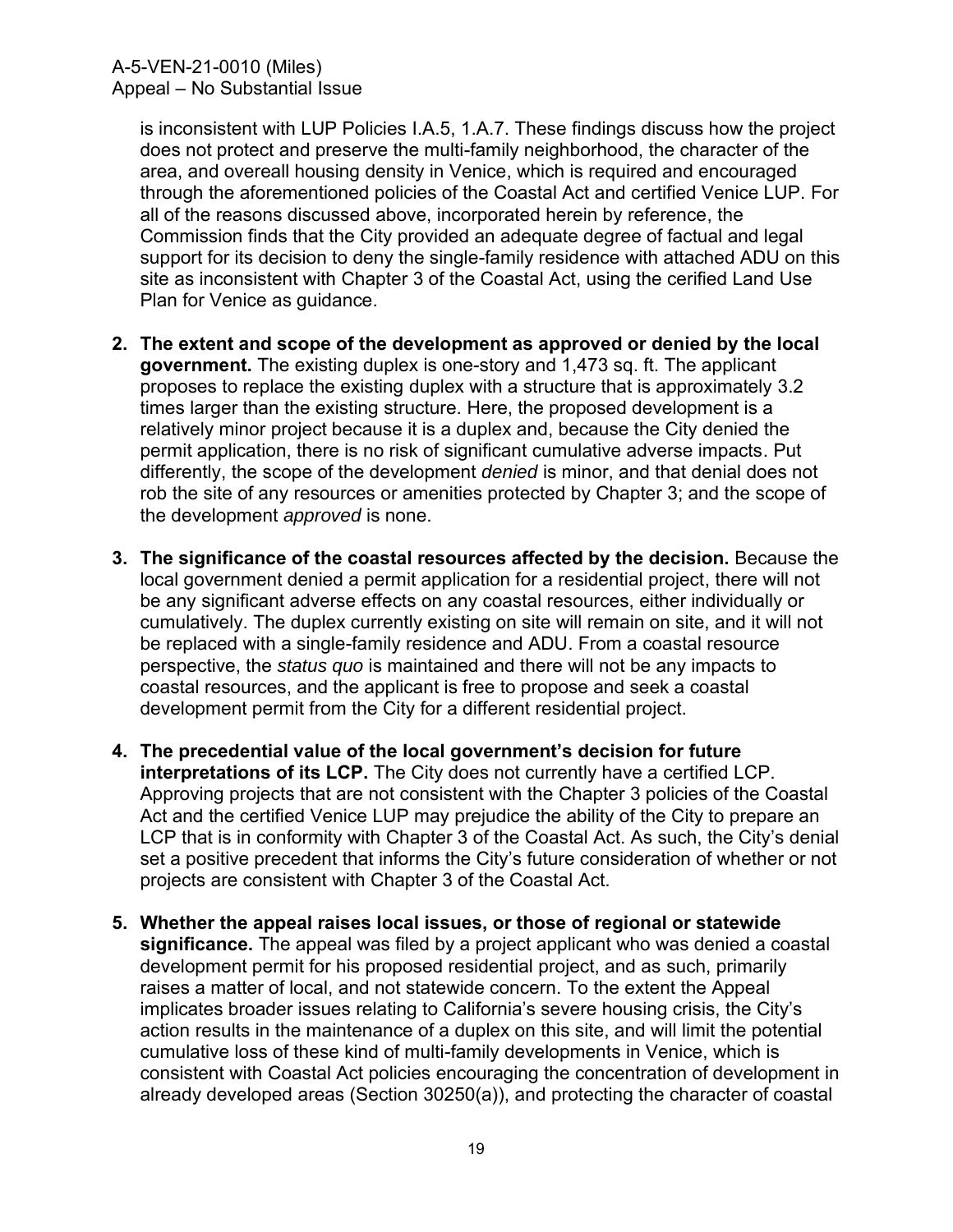communities, especially popular visitor desitinations such as Venice (Sections 30251 and 30253(e)). Therefore, the City's denial of a CDP does not raise issues of regional and statewide significance.

#### **CONCLUSION**

In conclusion, the primary issue raised by the appeal is that the City erred because the proposed development is consistent with the community character policies of Chapter 3 of the Coastal Act and the certified Venice LUP. To the contrary, the Commission finds that there is ample factual and legal support for the City's determination that the proposed development is not consistent with the community character policies of Chapter 3 of the Coastal Act or with those of the certified Venice LUP. In addition, because the appealed action is a denial of a request for a coastal development permit, there is no risk of significant adverse effects to coastal resources, either individually or cumulatively, if the City's decision remains in place, and the Appeal raises primarily a local issue that is not significant at the statewide or regional level. After a balancing of all of the substantial issue factors, the Commission finds that the Appeal does not raise a substantial issue as to the Project's conformity with Chapter 3 of the Coastal Act.